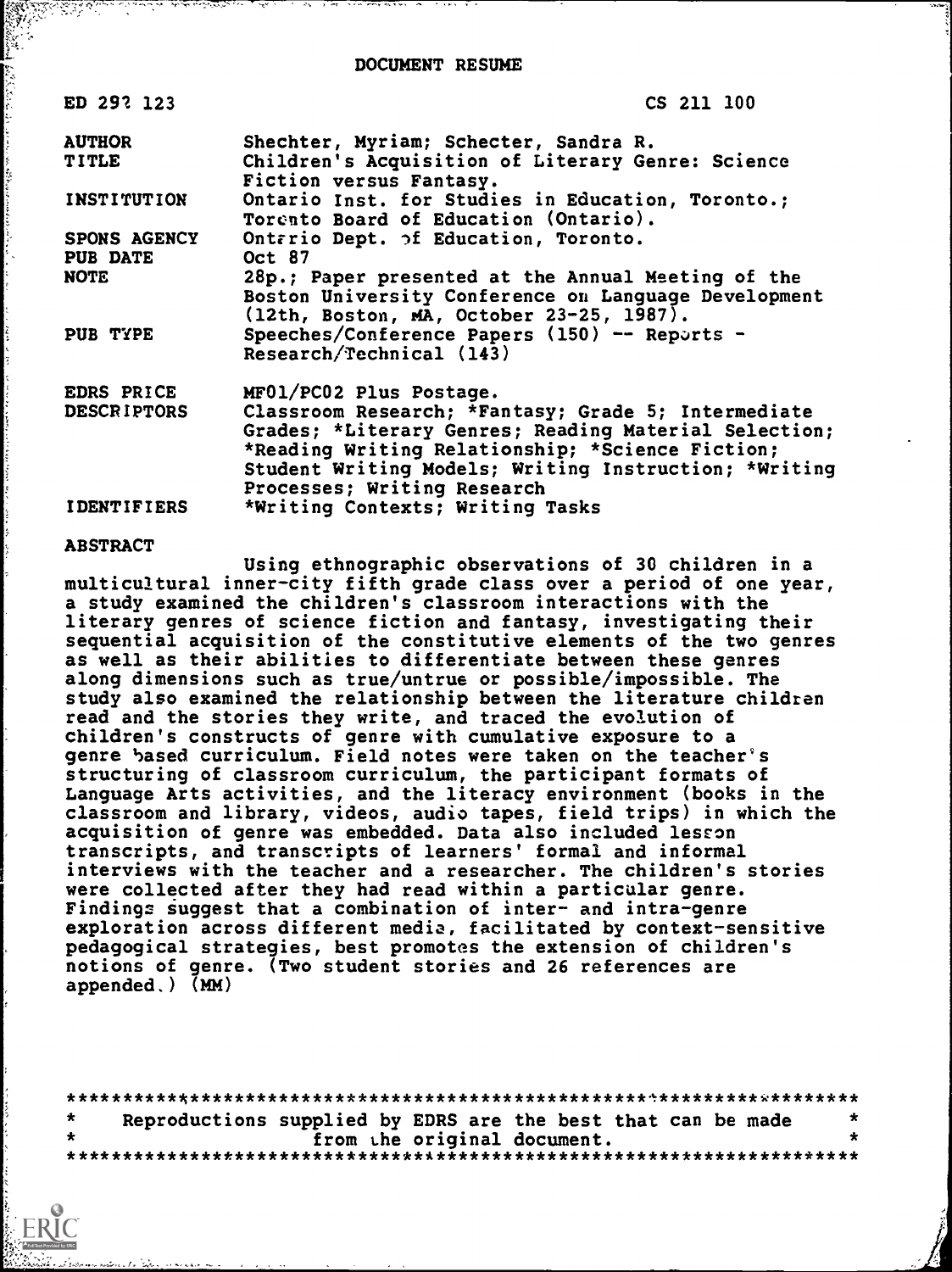# CHILDREN'S ACQUISITION OF LITERARY GENRE: SCIENCE FICTION VERSUS FANTASY

"PERMISSION TO REPRODUCE THIS <sub>m</sub>

<u>Myriam</u> Shechter

 $\blacksquare$ 

ED292123

001115

 $\mathbf{\Omega}$  construction

PERMISSION TO REFROCOCE THIS The Ontario Institute for Studies in Education Sandra R. Schecter University of California at Berkeley

Myriam Shechter

U.S. DEPARTMENT Of EDUCATION Othce of Educational Research and Improvement EDUCATIONAL RESOURCES INFORMATION CENTER (ERIC)

- O This document has been reproduced as received from the Person or organization originating it
- O Minor changes have been made to imprOve reproduetion qualsty

Points of view or opinions stated in this docu-<br>ment ido inot inecessarily represent icfficial<br>OERI position or policy

# TO THE EDUCATIONAL RESOURCES INFORMATION CENTER (ERIC)."

# Introduction

In this paper, we discuss 10 and 11 year-old children's classroom interactions with two literary genres  $-$  science fiction and fantasy.<sup>1</sup> We investigate children's sequential acquisition of the constitutive elements of the two genres as well as their abilities to differentiate between these genres along dimensions such as true/untrue or possible/impossible. We also examine the relationship between the literature children read and the stories they write, and trace the evolution of children's constructs of genre with cumulative exposure to a genre-based curriculum.

Before getting any further along, we should like to explain our use of the terms genre, science fiction, and fantasy. As ethnographers, we would define genre as a "conventionalized text type," with the understanding that this definition entails not only a set of complex taxonomic distinctions but also the orientation of the interpretive community (Bauman, 1977; Heath, 1985, 1986(a), 1986(b); Heath and Branscombe, 1986; McKellin, in press). (Not that ethnographers have a patent on sensitivity to the interpretive community: Bruner (1986), intrigued of late with the psychological dimension of genre, asks questions about the readers' conception of the kind of text he is

 $2\qquad$  DECT

BEST COPY AVAILABLE

<sup>&</sup>lt;sup>1</sup>This research was jointly funded by the Ontario Ministry of Education under contract, by the Toronto Board of Education, and by the Ontario Institute for Studies in Education. We thank them for their support. However, t agencies.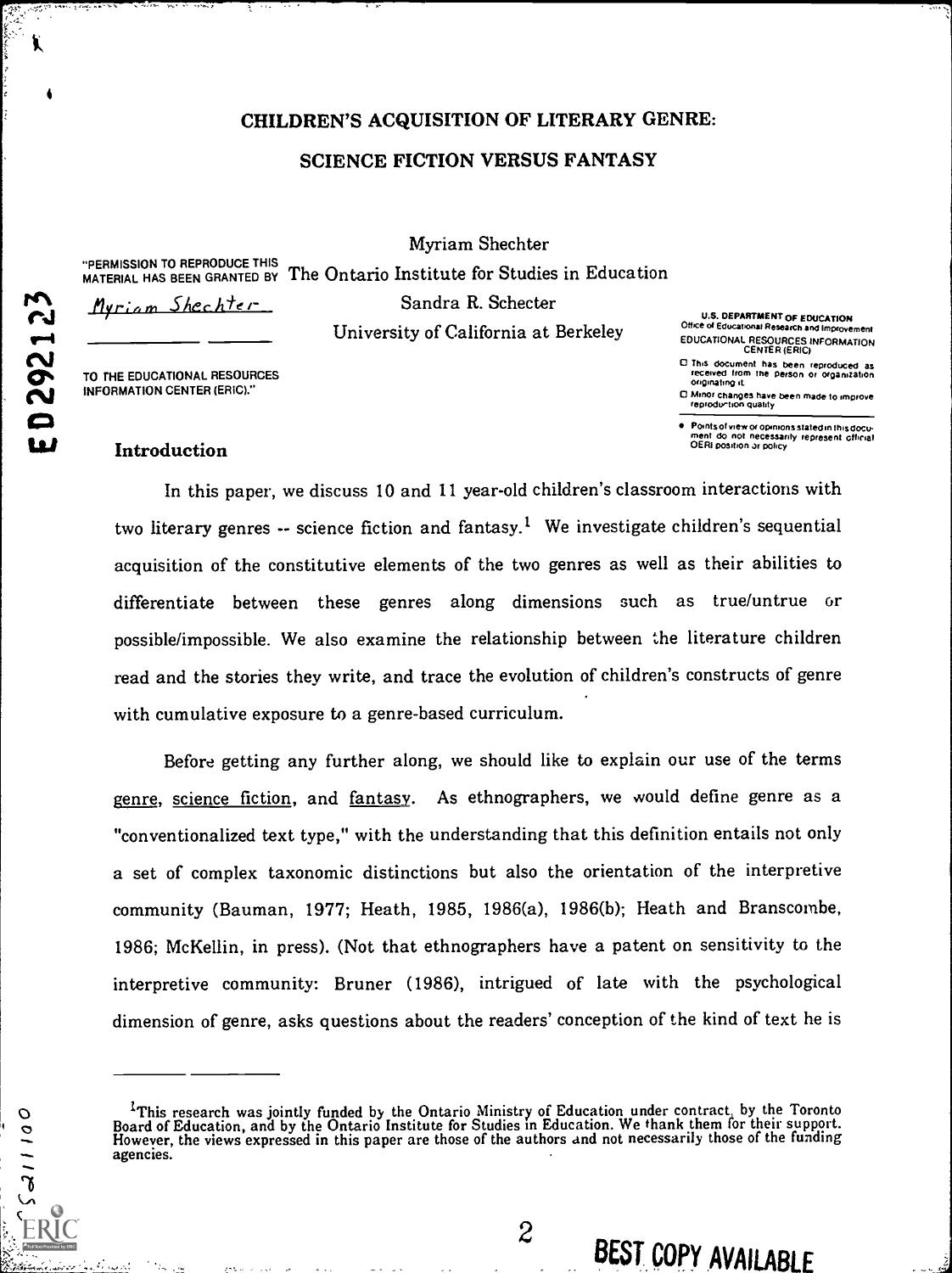encountering, or the "interpretive processes loosed by the text in the reader's mind" (p.7).)

Having subscribed to this bias, then, and also aware that historically genre research -- not to be confused with genre acquisition research -- has been overwhelmingly normative and prescriptive, we are in somewhat of a quandary with respect to the use of the terms science fiction and fantasy. For when we speak of children's acquisition of two literary genres, we must have an idea in our minds of what these two genres look like ideally, and what it would take to get the genres "right," to paraphrase Horace, who long ago set the tone for genre research: "singula qualque locum teneant sortita decentem" (trans. Once you've got a genre, you've got to do it right).

We thus find ourselves in the curious position of analysing the process whereby children learn to discriminate between two literary genres which many adult readers are either unable to define, or define in manners that may be unsatisfactory to science fiction and fantasy "authorities." Nor do the authorities have the definitive line on the distinctions either. In fact, even a science fiction buff like Judith Merril enlists the support of elements of fantasy in order to define science fiction:

"(Science fiction is) a special sort of contemporary writing which makes use of fantastic or inventive elements to comment on, or speculate about, society, humanity, life, the cosmos, reality, and any other topic under the general heading of philosophy". (Broten et all, 1978)

Isaac Asimov, a recognized authority on science fiction, suggests that the term "surrealistic fiction" could be used for a superclassification of both science fiction and fantasy:

"To distinguish between the two major varieties of surrealistic fiction, I would say that the surreal background of the story in science fiction could, conceivably, be derived from our own by appropriate changes in the level of science and technology... Fantasy, on the other hand, portrays surfeal backgrounds that cannot reasonably be supposed to be derived from our own by any change in the level of science and technology". (Asimov, 1981)

And to conclude this part of the discussion, here are Ursula Le Guin's comments



2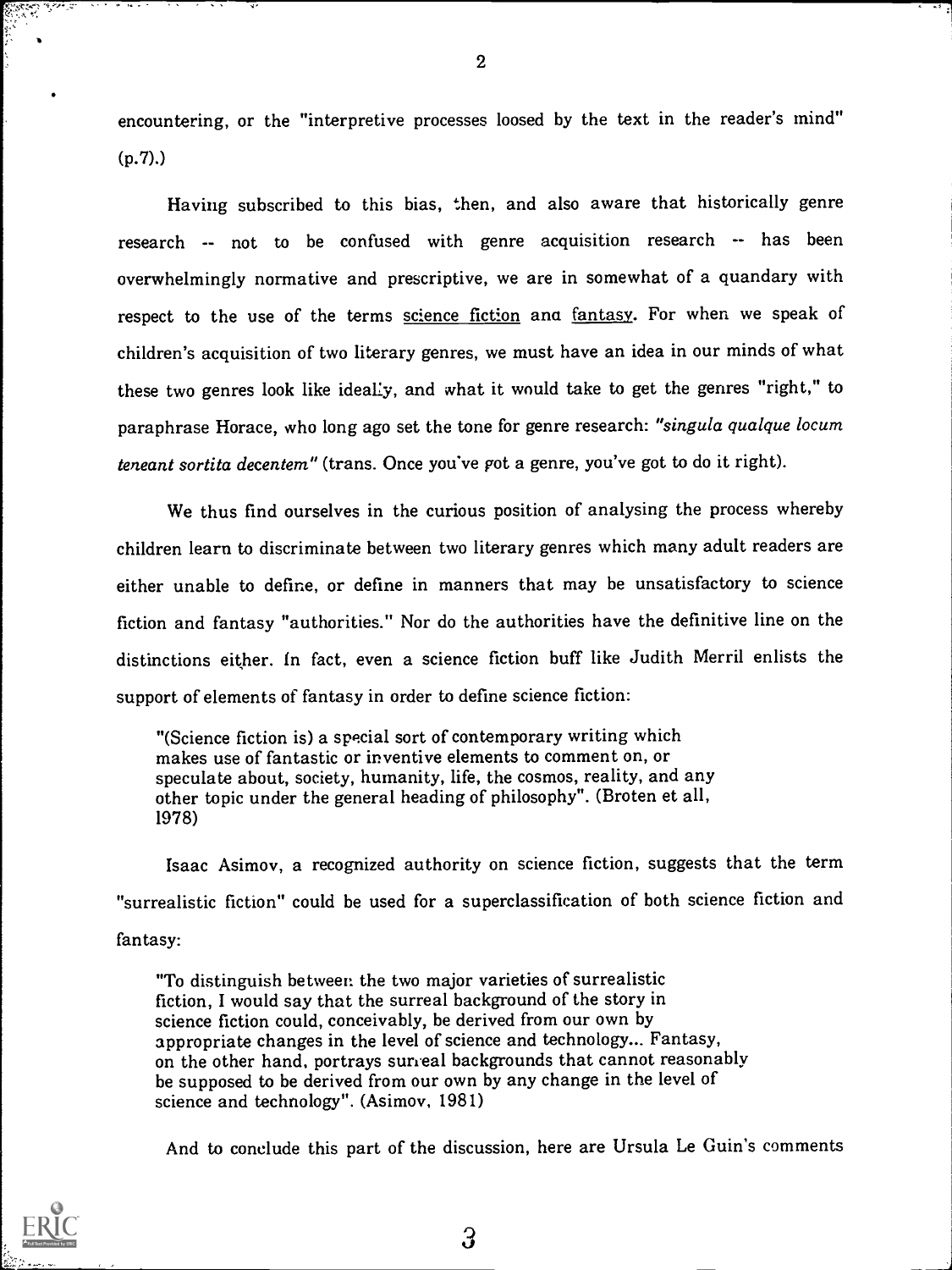on the attributes of the two genres in question:

"The basic cannon of fantasy, of course, is this: you get to make up the rules, but then you've got to follow them. Science fiction refines the cannon: you get to make up the rules, but within limits. A science fiction story must not flout the evidence of science, must not... deny what is known to be known. Or if it does, the writer must know it, and defend the liberty taken, either with a genuine hypothesis or with a sound convincing fake". (in Williamson, 1980)

Having explored what the "experts" have had to say about the parameters of the two genres and the related distinctions, and having read some science fiction and fantasy literature ourselves, we found ourselves, throughout the course of the study, confronting our own normative opinions concerning how the children in our study encountered these genres and how they wrestled with their understandings of them. Lest we sound too apologetic, however, we assert in the mest direct manner that our study is rooted in the conviction that the capacity to identify attributes of text types (or people types, or food types), and to express opinions and preferences is both a source of personal empowerment -- the driving force behind our research -- and contributes to the development of critical thinking -- the motivation underlying successful writing instruction in the public schools of America (cf. Freedman, 1987).

Now onto the topic of children's acquisition of genre: Both literary critics and social scientists agree that genres need to be acquired; individuals do not internalize genres they are not exposed to. Since genres are acquired, accounts of how people acquire them would productively contain both a developmental and a descriptive component.

In the past few years, there has been some research on children's acquisition of genre, focusing for the most part on children's abilities to differentiate between the structural characterisitics of expository and narrative writing at given points in time.

Hidi and Hildyard (1983), for example, compared fifth and seventh graders' discourse production for stories and opinion essays. They concluded that the children's schema for narratives were more elaborate and seemed to develop more steadily than their essay writing forms. Their research suggests that expository skills develop later

4

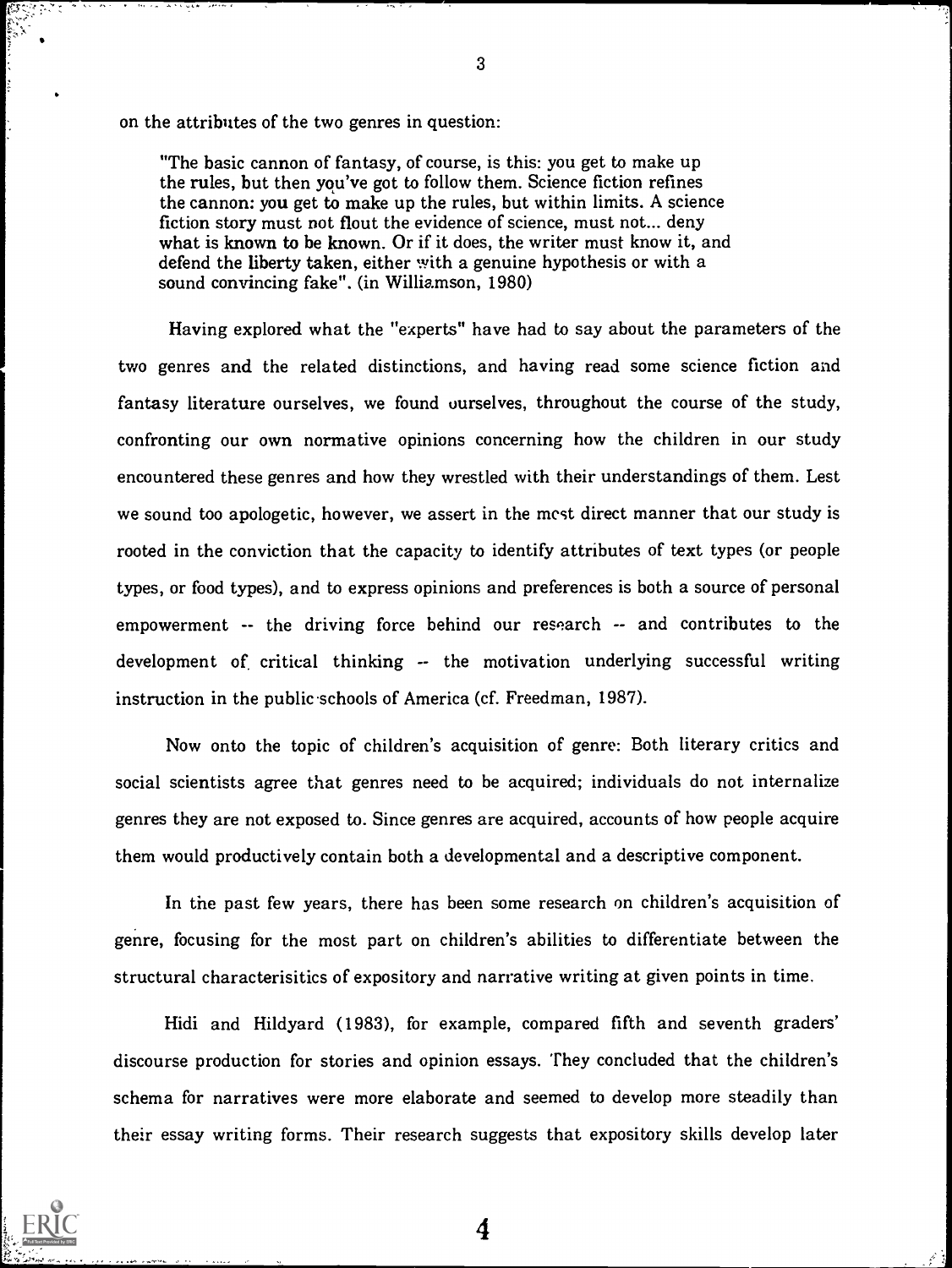and more slowly then narrative competence.

Langer (19°5) explored the extent to which high-achieving third, sixth and ninth graders were axle to differentiate between story and report and how these differences manifested themselves in the structures the children produced when they read and wrote. She found that, from early on, children could differentiate between stories and reports and would structure them in different ways. Also, both stories and reports - with the most dramatic differences evident in reports -- showed increased student con"rol of genre-related structures with age.

As researchers for the Language and Learning project at the Ontario Institute for Studies in Education, we were in a position to investigate children's acquisition of two varieties of narrative writing -- science fiction and fantasy.<sup>2</sup> And we were fortunate in that, because of the priviledged relationship we enjoyed with members of one fifth grade literacy community, our research could have a longitudinal component which would permit our studying the relationship between children's acquisition of new genres and their abilities to elaborate upon known ones.

## Methodology

Our analysis is based on ethnographic observations of 30 children in a Grade Five class in a multicultural inner-city school over a period of one year. Field notes were taken on the teacher's structuring of classroom curriculum, the participant formats of Language Arts activities, and the literacy environment (books in classroom and library, videos, audio tapes, field trips) in which the acquisition of genre was embedded. Data also include lesson transcripts, transcripts of learners' formal and informal interviews with the teacher and a researcher, and transcripts of conversations between researcher and teacher and researcher and librarian. Also, we collected the stories the children wrote after they had read within  $P$  articular genre.

 $^2$ In this paper, we are reporting on the children's acquisition of two genres, however, we are currently extending our research to include "mystery" as well.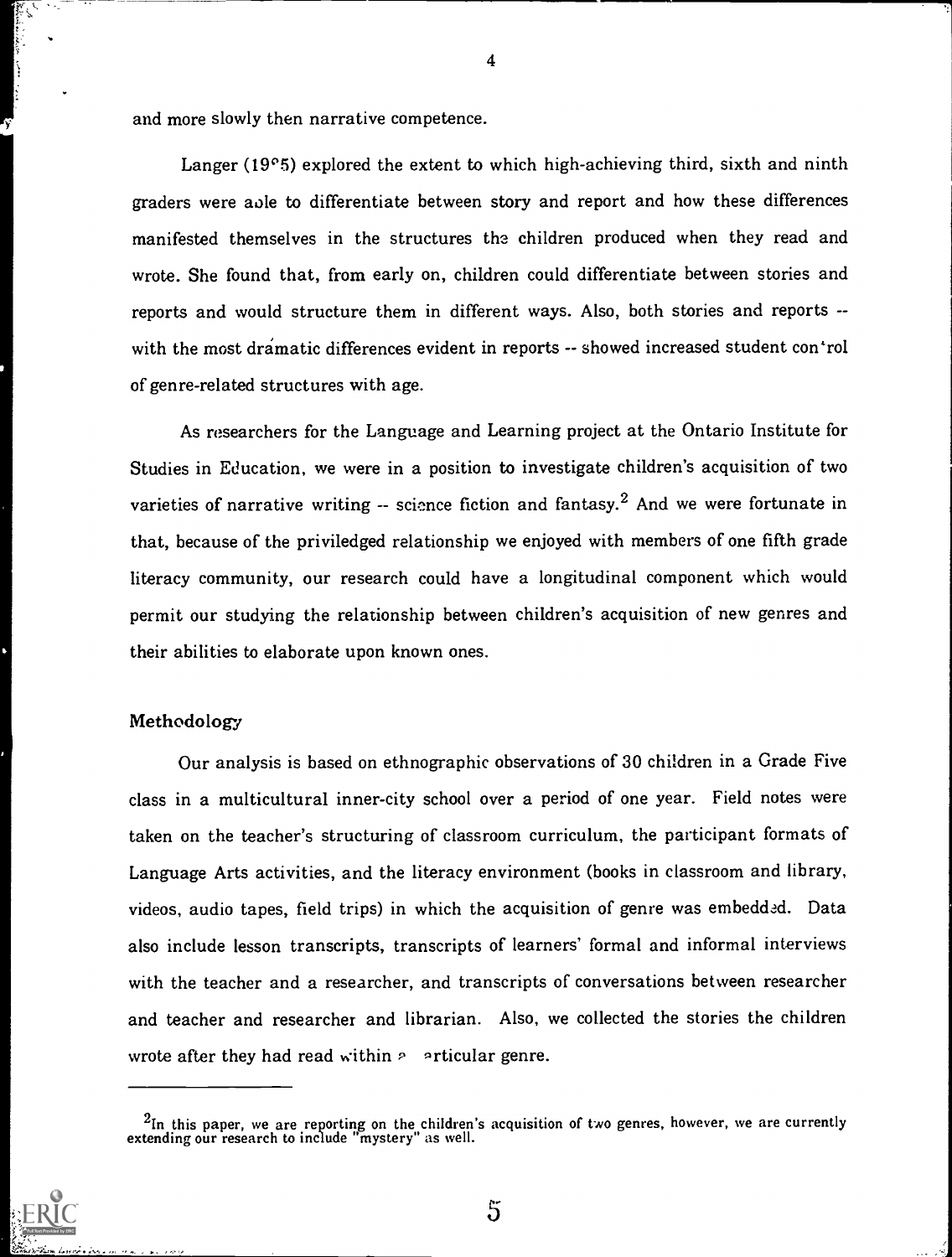# The Curriculum

Before sharing our results, a note on the structuring of the genre-based curriculum: For science fiction, the first of the two genres encountered in class, learners started by viewing the video "Space Camp," about the adventures of a group of children who unwittingly became astronauts, following this up with a written assessment of the movie's value both as science fiction and entertainment. Next, they visited the Toronto Planetarium, where they saw the show "Exploring the Planets." Each child then read a science fiction novel, selected from five available in the classroom or from the library, on the teacher's approval. (The five books are: Godfrey, Alien Wargames; Hill, The Caves of Clydor; Hill, The Young Legionary; Hughes, Devil on my Back; Kelley, Earth Two.)

After reading the books, the children participated in a teacher-animated discussion of their selections. They then worked on "follow-up" projects related to some aspect of the story they had just read: for example, they could put on a puppet show, design a poster or a book jacket, build a model, and so on. Finally, the children wrote their own science fiction stories, conferencing with the teacher at various stage along the way.

For fantasy, the teacher changed the format somewhat. The children again started by viewing a video, "The Last Unicorn." Next, the teacher read to the class from O'Brien's "Mrs. Frisbee and the Rats of Nimh"; the children listened to installments of Lewis's "The Chronicles of Narnia" at the "listening stations"; and they read a fantasy book they selected in consultation with the teacher or the librarian. Then they did a follow-up activity, similar to what they did for science fiction. And finally, they wrote a fantasy story. Throughout the unit, the teacher held group discussions and one-on-one conferences with learners. This time, though, the group discussions focused on fantasy material all the children had been exposed to -- either the book the teacher was reading to the whole group or the tape all the children were listening to. Also, there was a

6

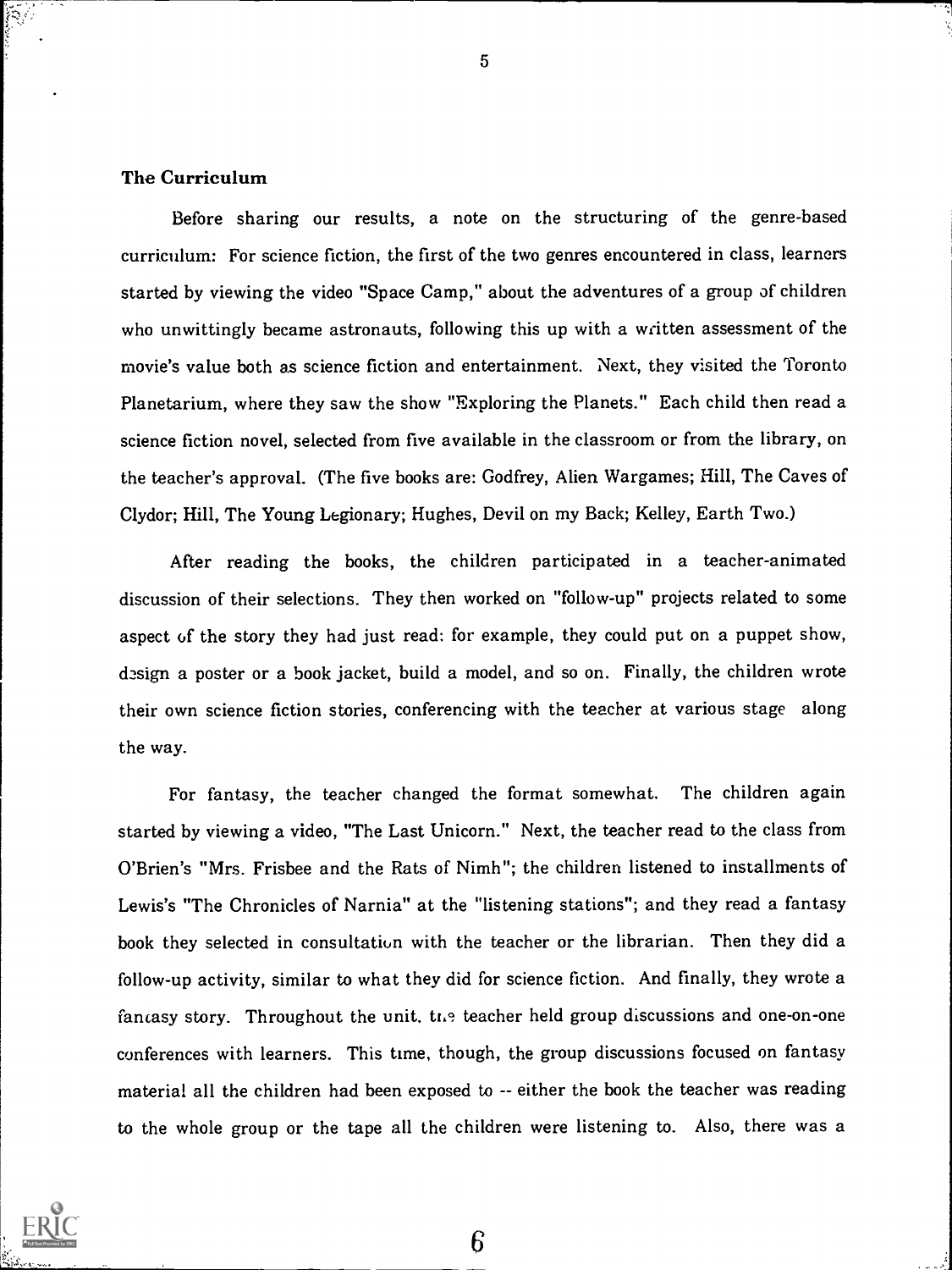change in the quality of the class discussions, from a focus on detail to a focus on general characteristics.

But here we are getting ahead of our story. Let us proceed to trace the evolution of the children's notions of genre, and then we will examine the changes in the format and content of the teacher's instruction.

# The science fiction unit: Interview  $\text{data}$ .

First, let us look  $\mu$ t some interview data collected at the time the children were working on the science fiction unit. The question was: "Can you tell me what science fiction is?" The following quotes are representative of the children's responses:

"It's monsters, spaceships, and mad scientists."

"Science fiction books they are about people going out in space ... and going in black holes... and stuff."

"People, heroes, and space, and spaceships... things about the universe or stuff like that."

"Science fiction has things, like in the future, like lasers, cars that float, they go into space and other galaxies and other things."

"Stuff that aren't true. Make believe stuff."

"I think it's fiction with science in it... usually it takes place in space, with spaceships and robots and aliens, and things like that... and it can't really happen... most of it is science."

"A book that says about things that might be in the future, but we're not sure of it right now."

"If you read a fantasy story, there is magic, but in science fiction, there is science."

"It's about things, or space, things about aliens, they fight against other people."

"With wars and space, creatures, different kind of planets authors make up."

"In science fiction books, it's full of aliens and monsters."

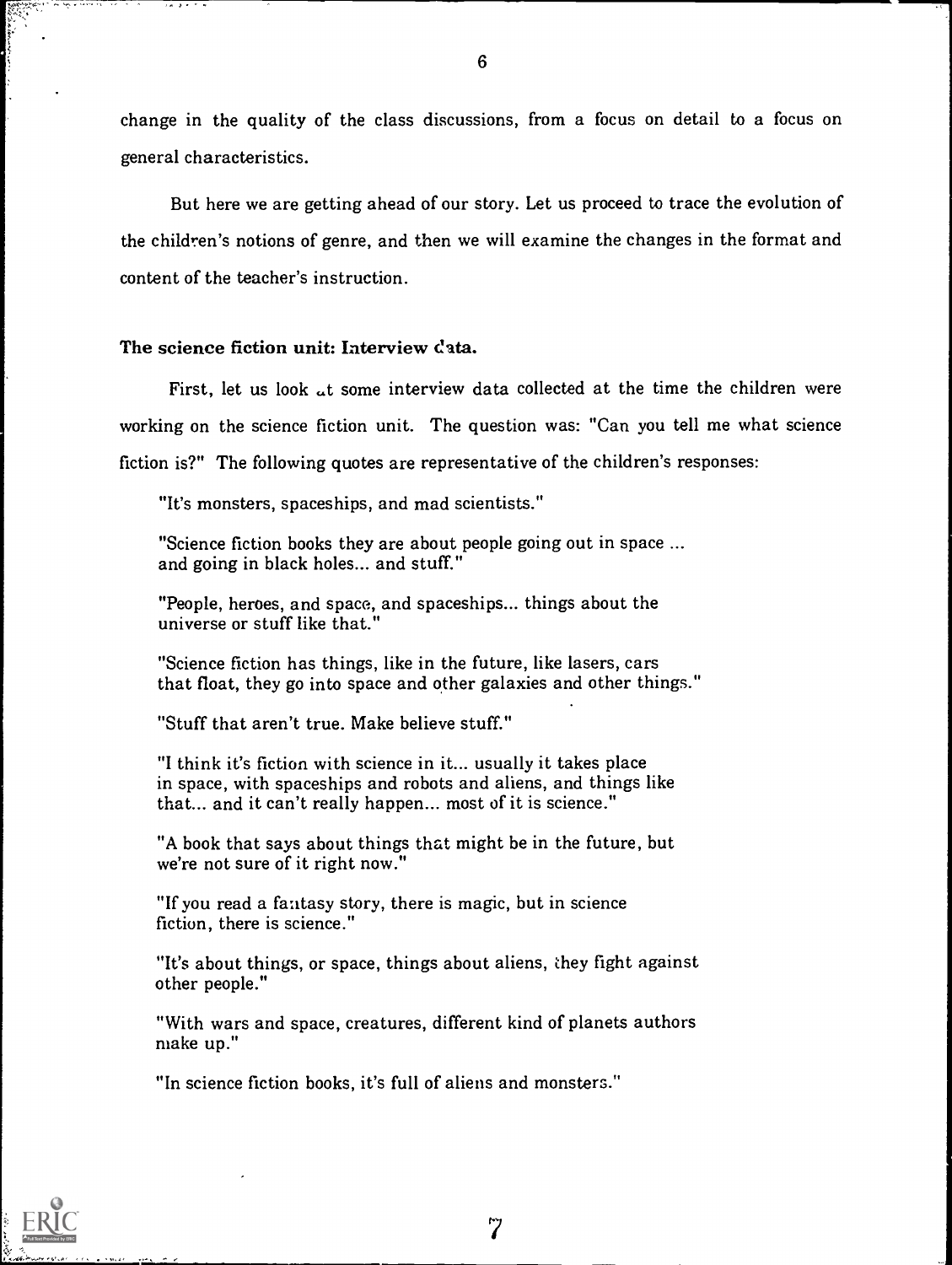As is evident, most of the children defined the genre by referring to stereotypic elements imposed by the contents of the books they were reading. A few of them were able to identify general attributes of science fiction, but not many.

# The fantasy unit: Interview data

We interviewed the children again two months later, when they were reading fantasy, and this time the responses were different. In answer to the question: "Can you tell me what fantasy is?", the children did one of three things: Some of them still defined the genre according to stereotypic elements in their readings, but only a few. Most identified some general attributes, but gave examples using stereotypic elements, and some defined the genre only by attributes. It is noteworthy that when the children did mention both attributes and elements, they revealed through their discourse that they considered the attributes more important. They presented the attributes first, then cited examples. Here are some of the responses volunteered by the children:

## Only attributes.

"It's make believe."

"It's not real."

"Something that isn't true."

"Fantasy is mostly... like you can imagine anything."

"Fantasy is not true, it doesn't exist."

"Fantasy is magic, it's got a lot of magic in it, special."

8

fr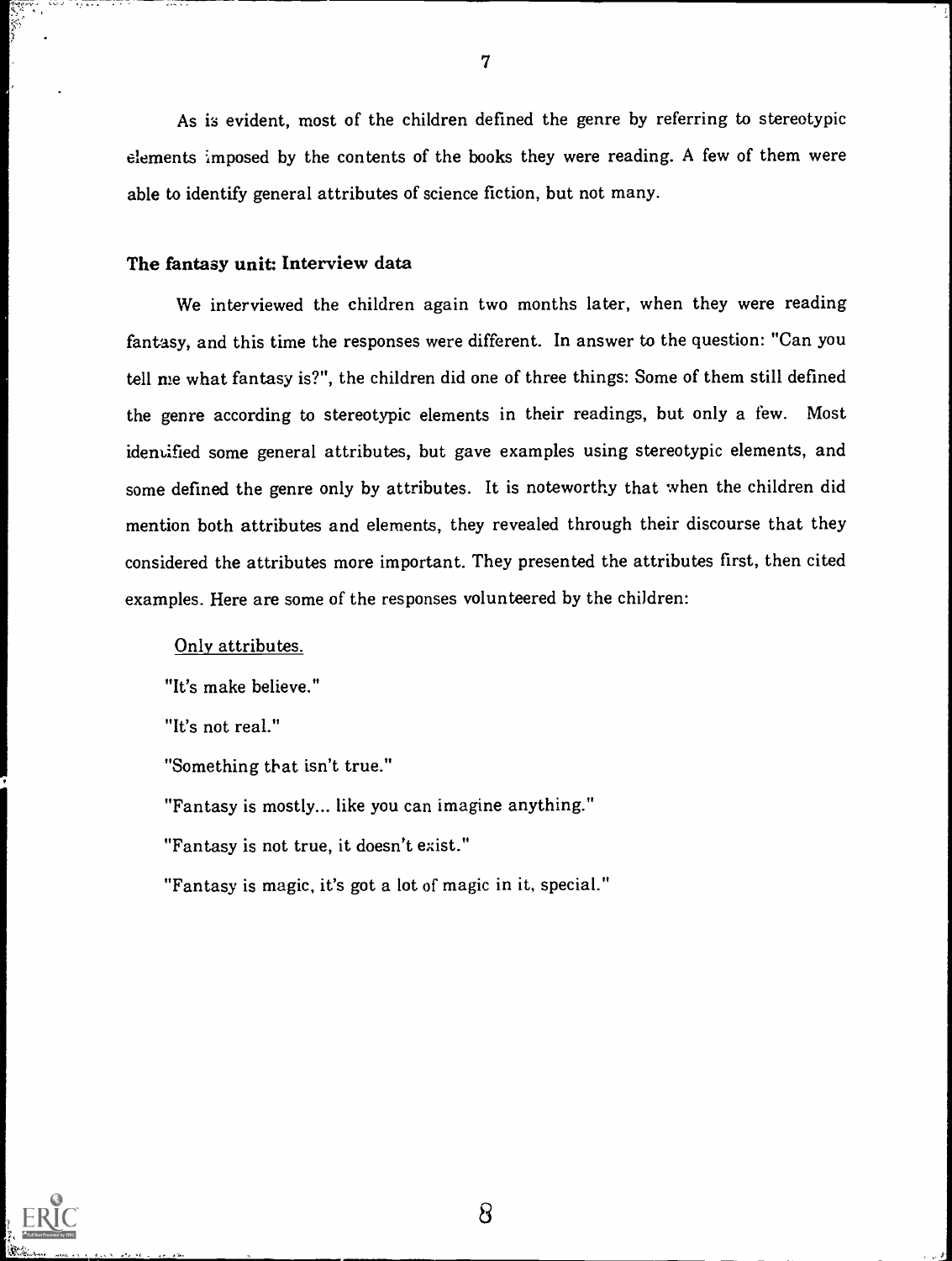#### Attributes and stereotypic elements.

"You get to write anything you like without thinking "That's not right; that's not real", you can just think whatever you want, if you want flying grass, or something, you can have, because fantasy is that."

"Fantasy is about things that aren't true, like unicorns."

"It's sort of like make-believe, like they're flying people and flying trees, invisible stuff, animals that talk, people that fly around."

"Things that aren't really real are fantasy... magic, and dragons."

"It's things that don't exist, like unicorns, fairies. Things that don't really exist but people make up."

"It's something that is not a true story, animals talk, it's all made up, someone burns herself and they come back alive."

"It's stories that are not real. Things are like giants... they are not true and they are not alive."

## Similarities and differences

At this point we asked ourselves whether the difference in the children's responses was more related to the issue of accessibility (perhaps fantasy was more accessible to the children?) than it was to evolution in the children's notions of genre.<sup>3</sup> So next we asked the children to pinpoint the differences and similarities between science fiction and fantasy. The question about similarities was: "Looking at science fiction and fantasy, can you tell me something that makes them similar?"

For similarities, the children noted that both science fiction and fantasy share many elements of setting plot, and character:

<sup>&</sup>lt;sup>3</sup>We were sensitive to our bias that the fantasy literature the children read was of higher quality than the science fiction literature. Hence, we felt the need to test the null hypothesis, i.e., that the changes we were observing were not developmental in nature, but rather a by-product of the children being more "turned on" by fantasy.

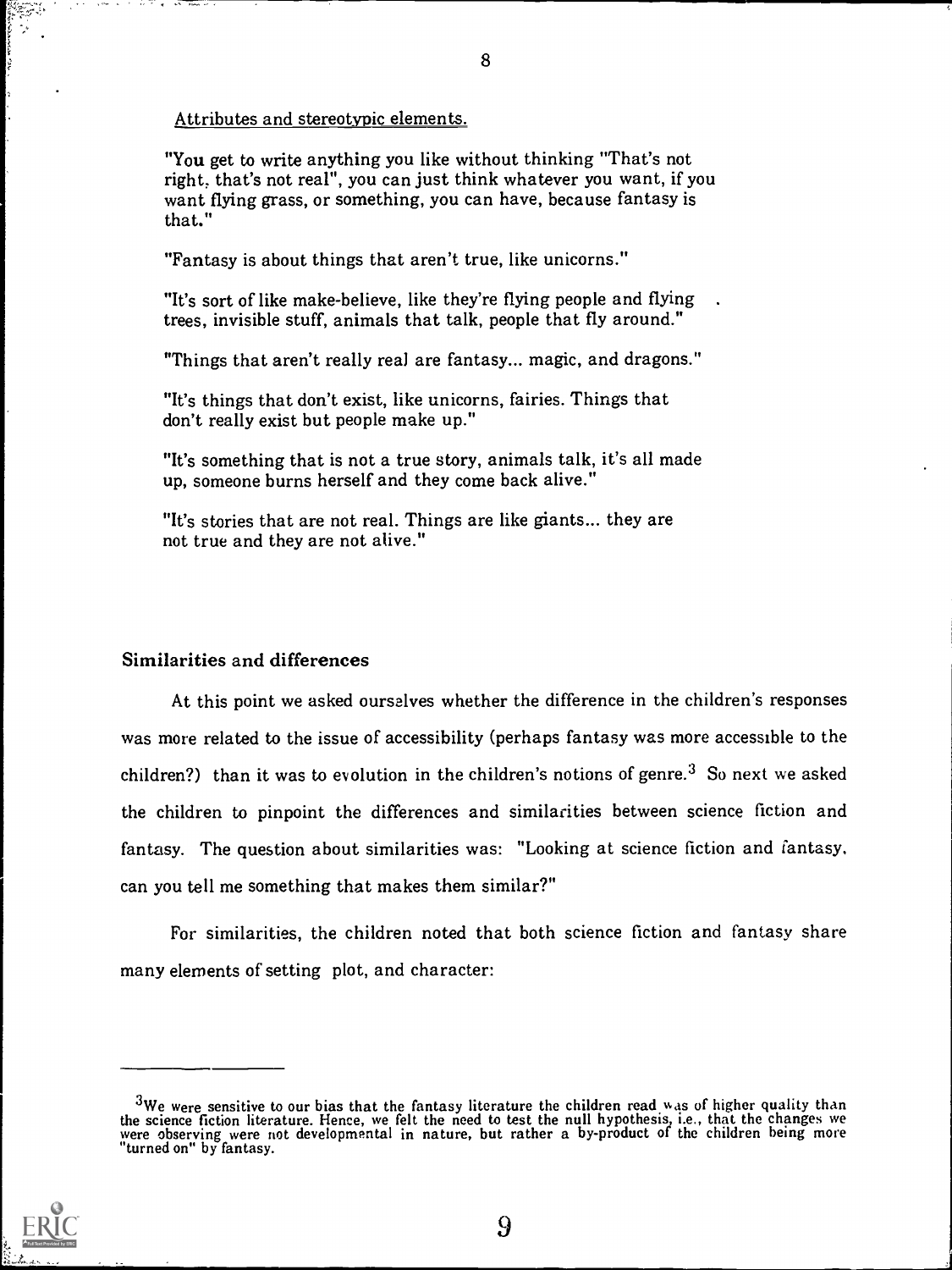"You can both imagine them."

"Some of them have both in them, a little fantasy and a little science fiction."

"Action"

"Science fiction is sometimes on land, and fantasy is also."

"Heroes."

"The heroes could be the same, the vilains, the characters' ideas of how to stop someone else."

"If you have aliens, you can make them up as anything, any kind, so you can make it like in fantasy, because aliens don't exist, so no one can say 'That's not how an alien looks'."

To distinguish between the two genres, the children realized that they had to articulate differences at the level of attributes, rather than rely on stereotypic elements,

common to both these "varieties of surrealistic fiction":

"Fantasy, it has more like, like imaginary stuff. Well science fiction it's like you know, really happening you know, people going into space and all that."

"Science fiction is mostly about science. You expect it to be with aliens. Fantasy, they have things like unicorns, witches and things like that."

"Science fiction is space. Fantasy is a different land."

"Science fiction takes place in space and has science in it, but fantasy is just... mostly magic."

"In science fiction, they deal with technology and other planets, but in fantasy they deal with magic and places that are on Earth but have never been seen before."

"Science fiction happens in reality and fantasy is just a dream."

"Fantasy has things that are not true and are not real and science fiction has things that are real and some things that aren't real."

"Sometimes science fiction things are true and fantasy things aren't."

In response to the compare/contrast questions, as well as in follow up discussions,

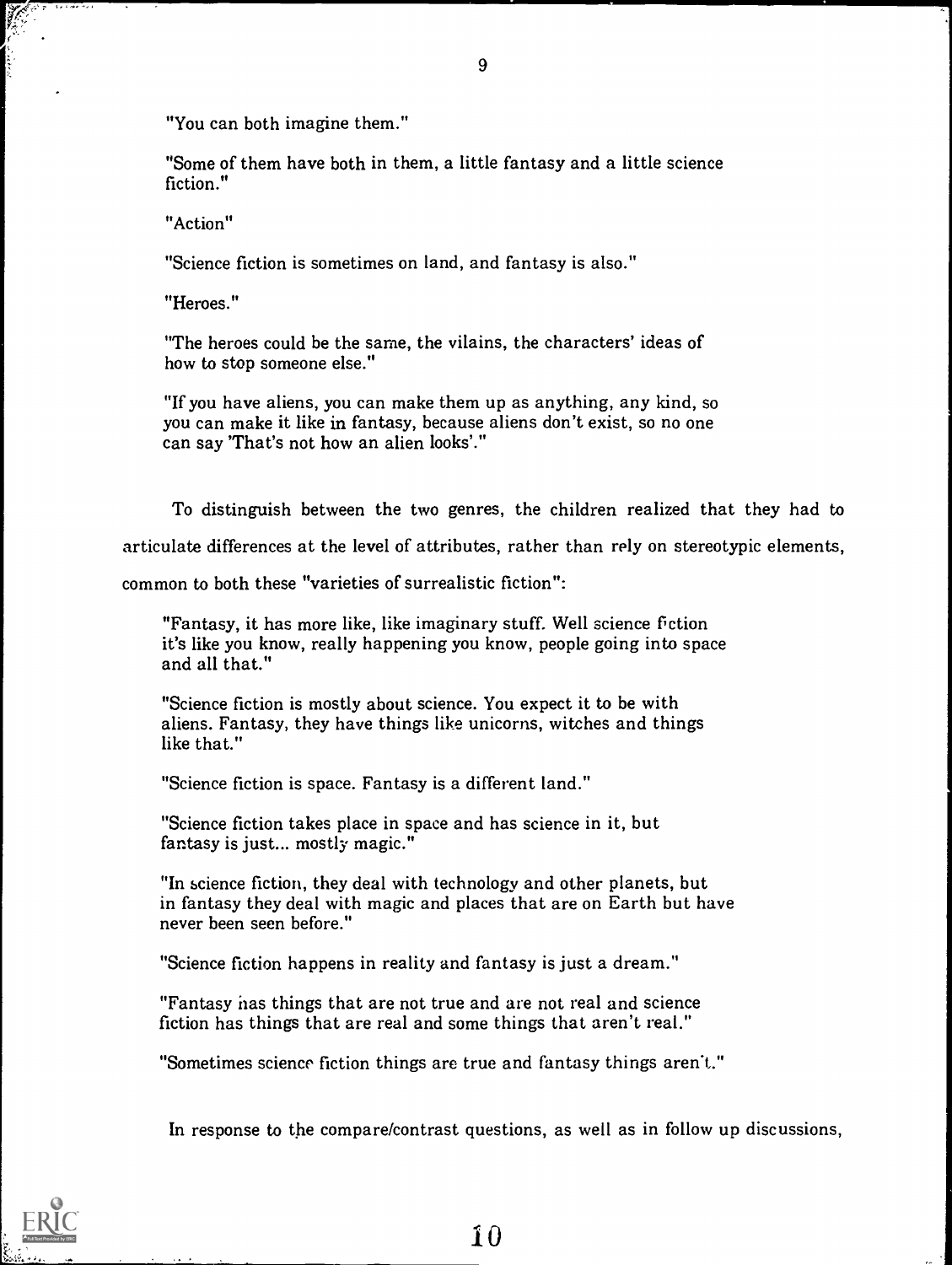the children were also able to differentiate between the two genres along two salient dimensions: true/untrue and possible/impossible. The following charts present a reading of their evaluations along these dimensions:

True/untrue.

|                 | True | True/untrue | Untrue |
|-----------------|------|-------------|--------|
| Science fiction | 30%  | 37%         | 33%    |
| Fantasy         | 07   | 7%          | 93%    |

Thirty-seven percent, i.e., the largest proportion, of the children were struck by the dual character of science fiction, indicating that it could be both true and not true. An overwhelming majority indicateu that fantasy could not be true.

The categories of possible and impossible were easy for the children to assign. A vigorous majority judged science fiction to he possible and an impressive majority evaluated fantasy as impossible:

|                 |     | Possible Poss./Imposs. Impossible |     |
|-----------------|-----|-----------------------------------|-----|
| Science fiction | 63% | $10\%$                            | 27% |
| Fantasy         | 07  | $10\%$                            | 90% |

Possible/impossible.

## Reading to writing

About the relationship between the children's readings and the stories they wrote: Not surprisingly, the irfluence of the readings was significant. The stereotypes children

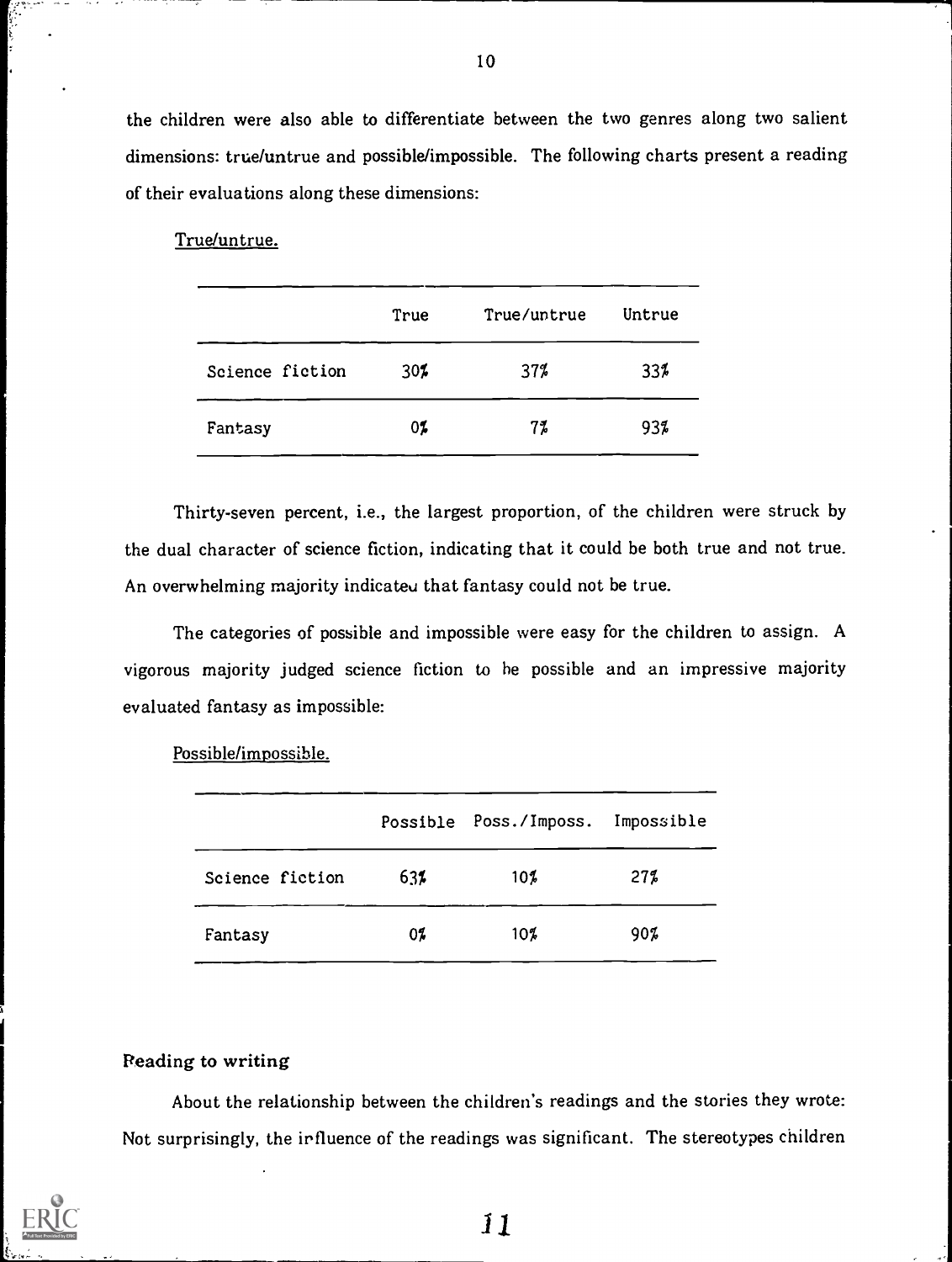internalized from the readings emerged in the packaging  $-$  setting, character  $\Delta$ mes, props -- of their stories. Children who read about asteroids tended to write about asteroids; if the stories they read had battles, lasers, or spaceships in them, these elements were introduced into the stories they wrote. One girl read a science fiction book where the action did not take place in space, contrary to most science fiction fed to children. Her story also took place on Earth; she commented, "I thought science fiction would have to be in space only, but I found out that it can be on many things except the space."

The fantasy literature generated a rich array of ideas and stylistic devices consistent with the defining attributes of fantasy. After reading "Fantastic Mr. Fox," one of the children found that he benefitted from "lots of things, like princes, witch, castle, two knights, a black one and a white one." Another child read "Alice in Wonderland"; not surprisingly, the heroine of her story falls through a hole. A third child wrote a story on a giant fruit after reading the novel "James and the Giant Peach." Books with animals talking and acting like humans inspired many of the childre...

## Genre Preferences

The children's genre preferences proved another illuminating source of data. Fiftyseven percent of the children favoured fantasy, forty-three percent preferred science fiction. The percentages distributed according to gender were significant; a large majority of the girls prefered fantasy over science fiction, and a healthy majority of the boys indicated a preference for science fiction.

#### General

| Science fiction | Fantasy |
|-----------------|---------|
| 43%             | 57%     |



11

i 2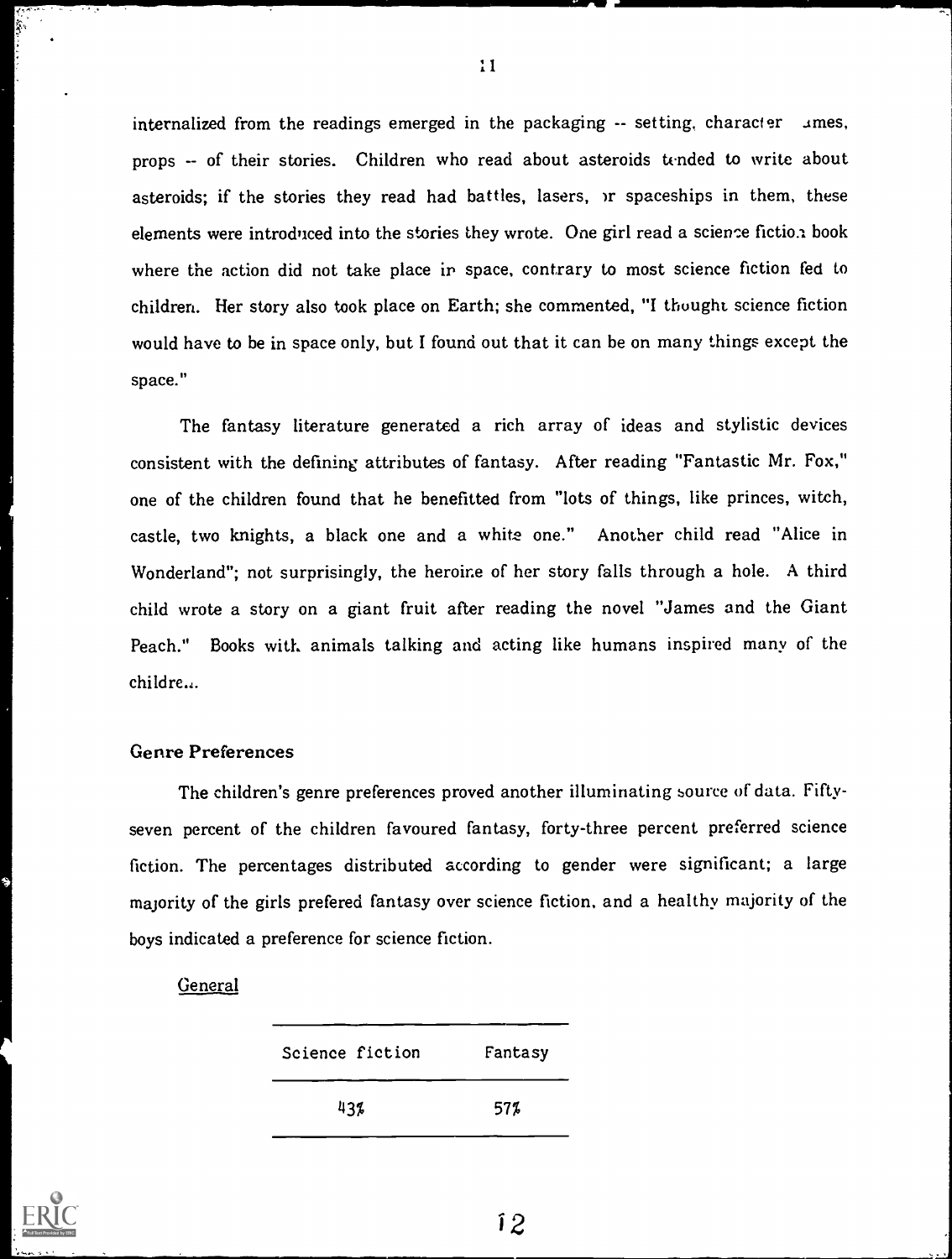12

#### By gender

ិរិដ្ឋ<br>ស្

きん ひまだきがく

والاستراطة المقاومة والدا

|       | Science fiction | Fantasy |
|-------|-----------------|---------|
| Girls | 15%             | 85%     |
| Boys  | 68%             | 32%     |

Even more revealing is the relationship between preferred genres and the children's writing. The children gravitated toward preferred genres in their writing (irrespective of the task assigned), although they made efforts to accommodate the required genre by inserting associated stereotypic elements.

The following sequence is a transcript of a conference between the teacher and Andrea, who prefers fantasy, on the topic of her science fiction story:

#### Teacher and Andrea

- T: Uh ..so your story's about a unicorn and a girl named Sadie (raising intonation)
- A: Yeah Sadie What a name! That's ['cause I have) a record

T: [ \* \*)

- A: .Sadie [like listening to the sound of the name]
- T: So what can you.. tell me about the setting? Is it going to be on Earth?
- A: Well .like . it's going to be .half the story Earth half the story on Loveland and half- yeah (=decided) most of it is going to be on Earth but then- .then uh Sadie says 'Well we'll start today and we'll go up to . uh Loveland and .we'll look for your mother' So h- she gets on his back and he takes off to Loveland his .country and they look around for its mother but can't find 'em . They come back down and (raising intonation) ..Sadie goes to school a- but the teacher won't let the unicorn into school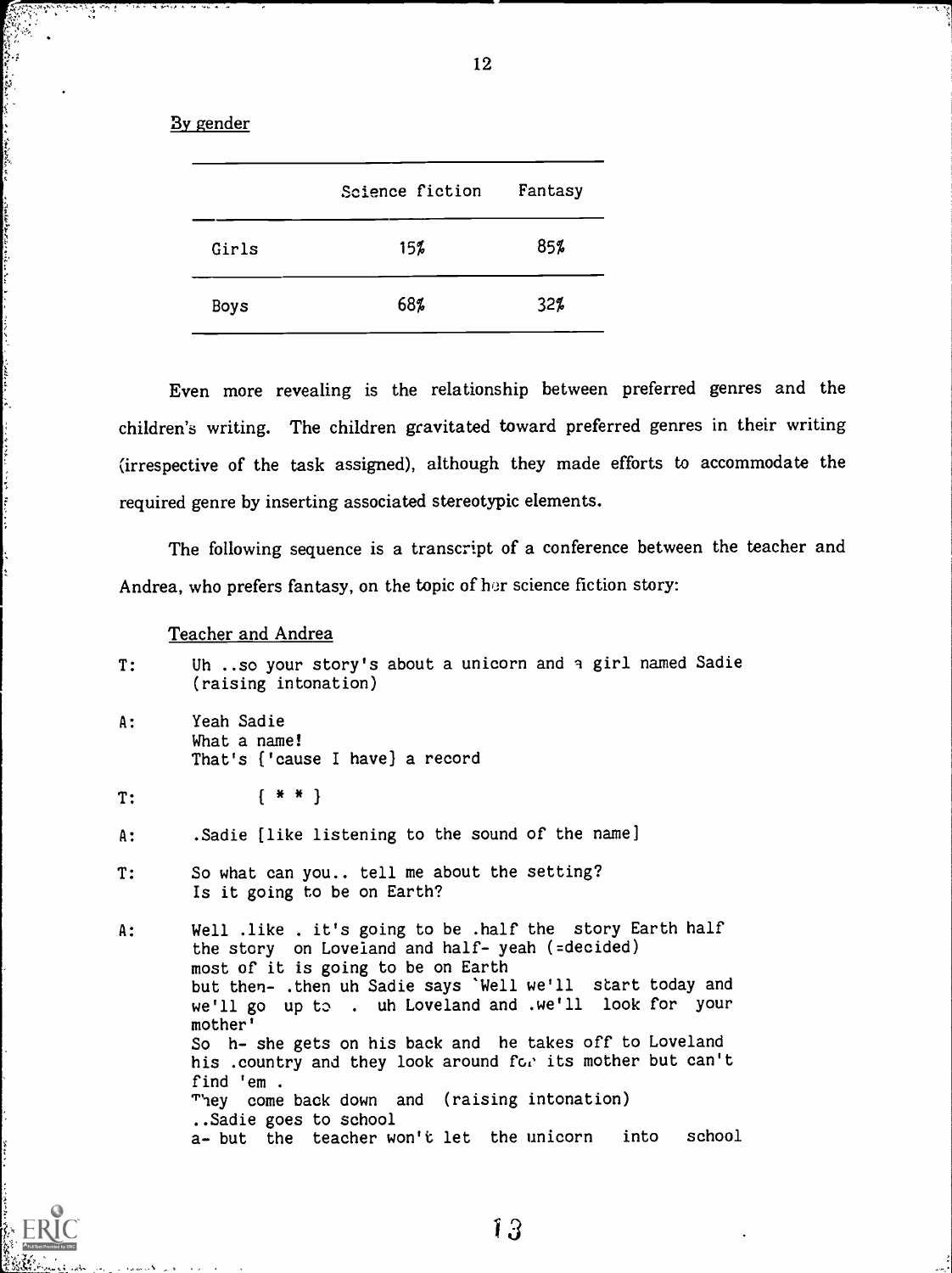(raising intonation) school so she leaves the unicorn in a special place outside She comes back and the unicorn's found its mother...  $T:$  OK  $*$  \* [the bell rings] More fantasy than science fiction You may have to think of some other elements .that will<br>try to make your story sound .more (=emphasized) try to make your story like science fiction [than like fantasy) A: [Yeah .) that's- that's why Ithat's why I decided to make them fly to Loveland . T: OK . A: That's like Loveland's .way up .in the Galaxy It's going to be like- .as hot as Venus andbut then unicorns need (=emphasized) that .. T: All right So you can do something like that that's easier to \* you can \* a.ly kind of ...element like that . in a story If they can stand heat they can do all sort of [things)- A: the contract of the contract of the contract of the contract of the contract of the contract of the contract of the contract of the contract of the contract of the contract of the contract of the contract of the contrac T: How does the unicorn get from . Loveland .down to Earth though? A: He's magic he just flies . and he can go- . and he goes through allit's like Asterboy he goes through all the asteroids and ... he can punch \*

Here Andrea is willing to throw in a planet to satisfy her teacher's requirements. but that is the limit of her concession. She chooses to name her planet "Loveland," and she has a flying unicorn in her presumably science fiction story. The tendency of the children to integrate elements of fantasy in their science fiction stories was so pronounced that it moved the teacher  $t_1$  baptize a new genre: "science fantasy."

13

All on works in the control of the state.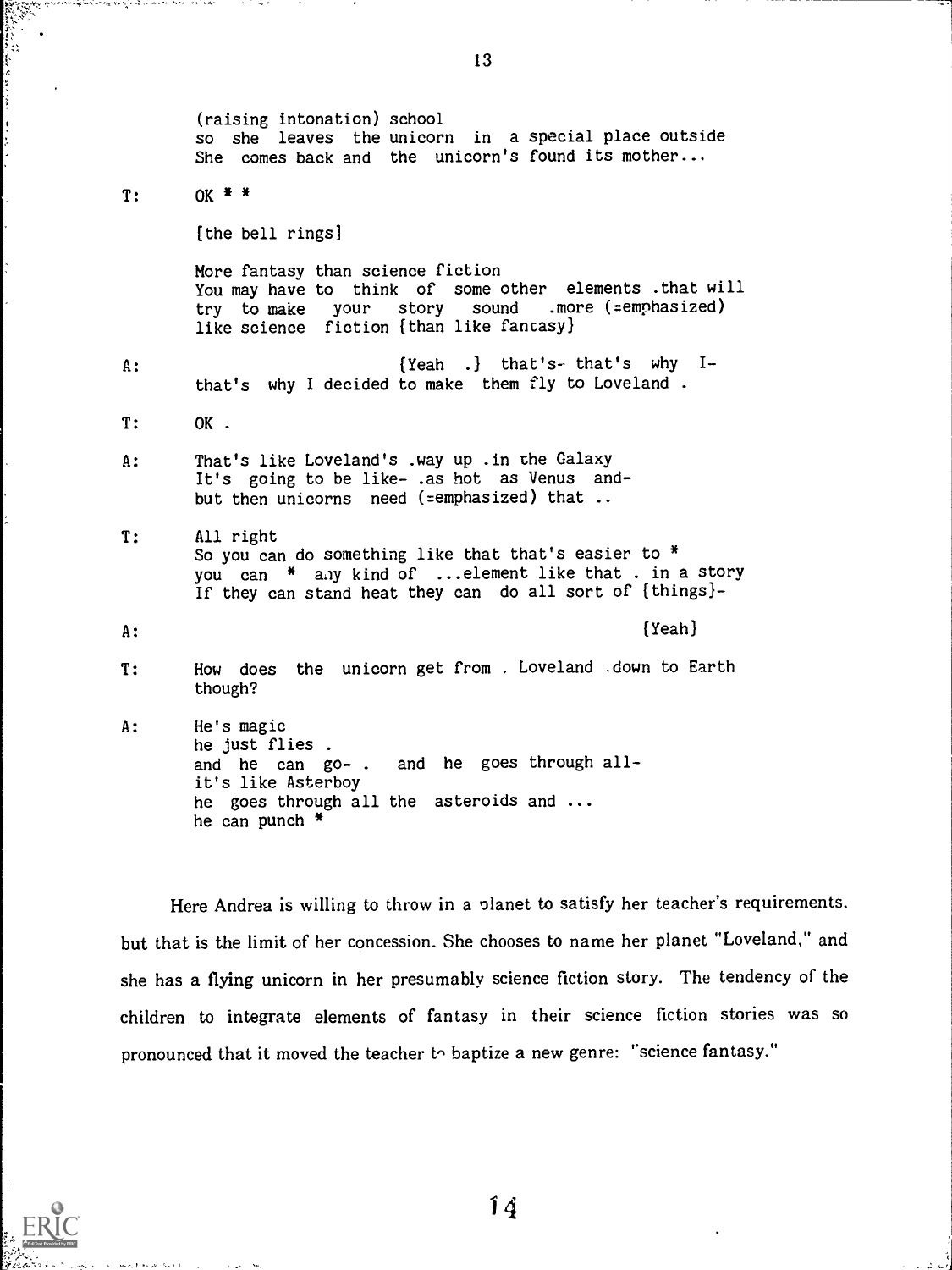# The influence of the research

It should be pointed out that in part, our results are interpretable in light of the influence of the research itself on both the evolution of the children's understandings of the notion of genre and the teacher's conceptualization of his role in teaching literature.

The feedback the teacher received from the researcher concerning the children's responses to interview questions, coupled with his accumulated experience in conferencing with the children on their stories, influenced his approach to instruction and choice of literary input. For science fiction, the first genre encountered in the class, the teacher favoured conferencing with individual learners on the external characteristics (characters, plot, setting) of their chosen readings. Conversely, for fantasy, the second genre encountered, he aimed at eliciting children's constructs of the defining attributes of the genre -- often in group discussion -- using a variety of shared a- "ndividual readings, films, and tapes to animate discussion.

The following two sequences -- one from a teacher-student conference at the time of the science fiction unit, the second from a class discussion on fantasy several months later -- illustrate the changes in the teacher's approach to learner facilitation:

#### Teacher - student conference on science fiction

| T:    | You got your monsters .your three monsters which is good<br>your two aliens.<br>Now . have you decided on a name yet for your wizard? |
|-------|---------------------------------------------------------------------------------------------------------------------------------------|
| s:    | Uh $6$<br>just thinking of like .calling him just Wizard like.<br>Ι.<br>was                                                           |
| T:    | OK.                                                                                                                                   |
| s:    | Mm just Wizard (lowering intonation)                                                                                                  |
| T:    | Usually if the wizard is going to be an important character<br>.it is $[not]$                                                         |
| $s$ : | [hero]                                                                                                                                |
| T:    | * to say 'the wizard' or 'a wizard' did this or this'-                                                                                |
| s:    | ${Yean}$                                                                                                                              |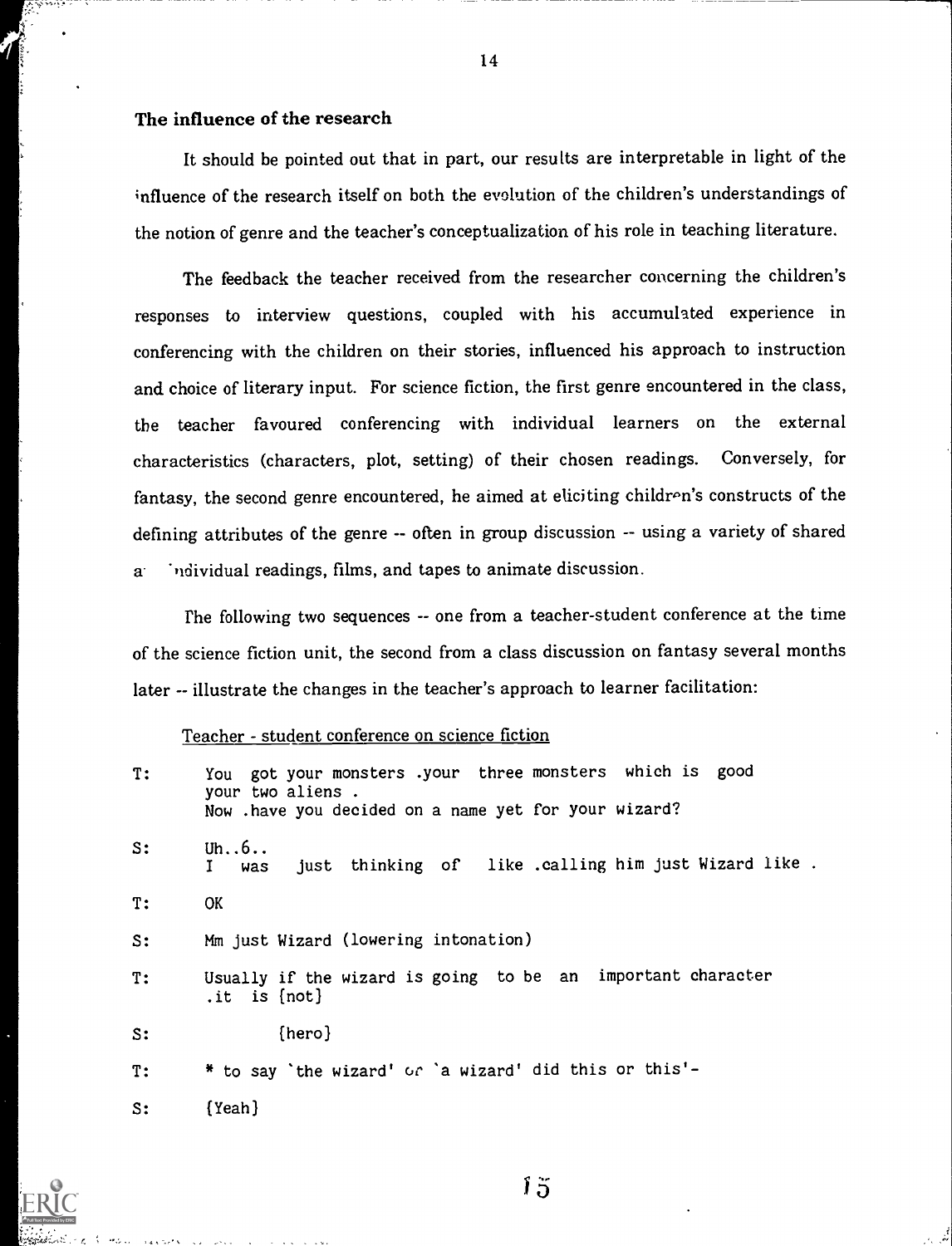- T: [You] really should use a name-
- S:  $[OK]$
- T: [some] kind of very magical name-
- S: OK
- T: so [as)-
- S: [I'll] think of-
- T: as you're working through the story you might try and think about a name .for him or for her-
- S: (=short approving noise)
- T: or for it depending on what kind of wizard you want to have ...

[continues to look through the outline]

Good name for the planet I like that .. So .you have your three monsters .. they are going to take .the planet secret from .these aliens ..huh .Now where are your three monsters from? Are they going to be from another planet or .are they going to be on the same planet? .

- S: Oh yeah um . They can be from another planet .
- T: OK and so they are going to sort of invade?-
- S: Yeah!
- T: To take over so you got to fight out.. kind of like sort of good versus evil?-
- S: Yeah
- T: like in the 'Star Wars'? .. Are the aliens going to be the good guys or the monsters are going to be the good guys?
- $S:$  The  $( = long) \ldots$

[trying to make up her mind]

let's see (softly).. \* the aliens are going to be the good guys.

T: OK..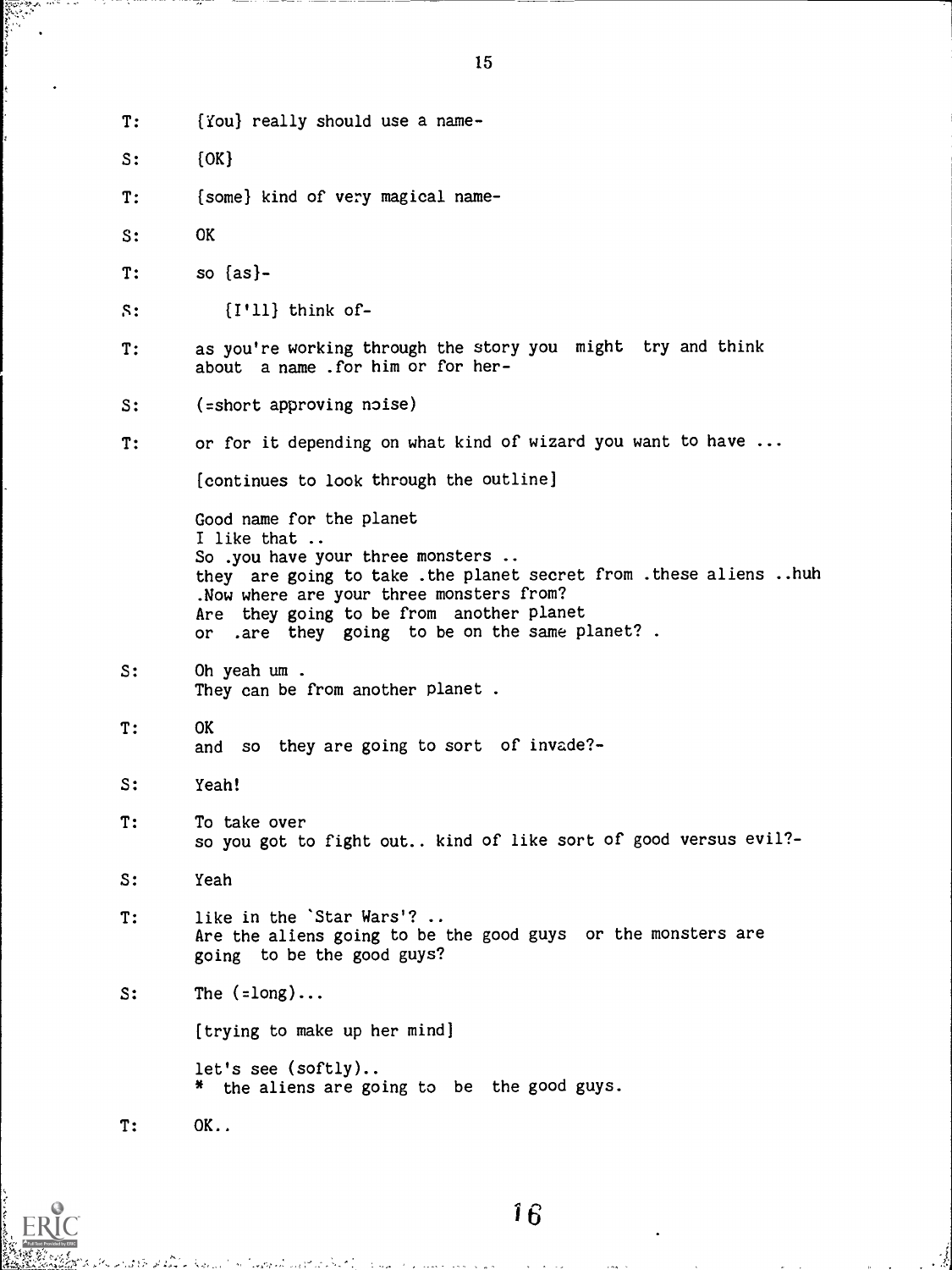$S:$  And so's  $\{TX\}$ 

T: (And the} monsters are going to be evil?

- S: Yeah .
- T: And-

S: The wizard and .TX robot are going to be good..

#### Group discussion on fantasy

T: From what you'd listened to so far. what .things what elements .in that story ...would indicate to you that it was a fantasy .as opposed to some other KIND .of story? Chris (V) (one thing)?

C: {wardrobe}? ..

- T: What about- . well I mean I have a wardrobe at home .
- C: Is that .is .
- S: Sir sir (V)
- C: It's a bridge <into> the room
- T: OK .using the . piece of furniture as an .entrance way into an another world .
- B: Sir(V) (quietly, trying to attract attention)
- T: that's one thing Good Bill(V)?
- B: Talking beaver ..
- T: Yes .the animal who could talk
- S: And the lion ..

[comments from the children]

- T: We never met the lion yet but OK so .an animal who can talk
- B: They take some stuff out of mythology like the faun that- that's in Greek myths .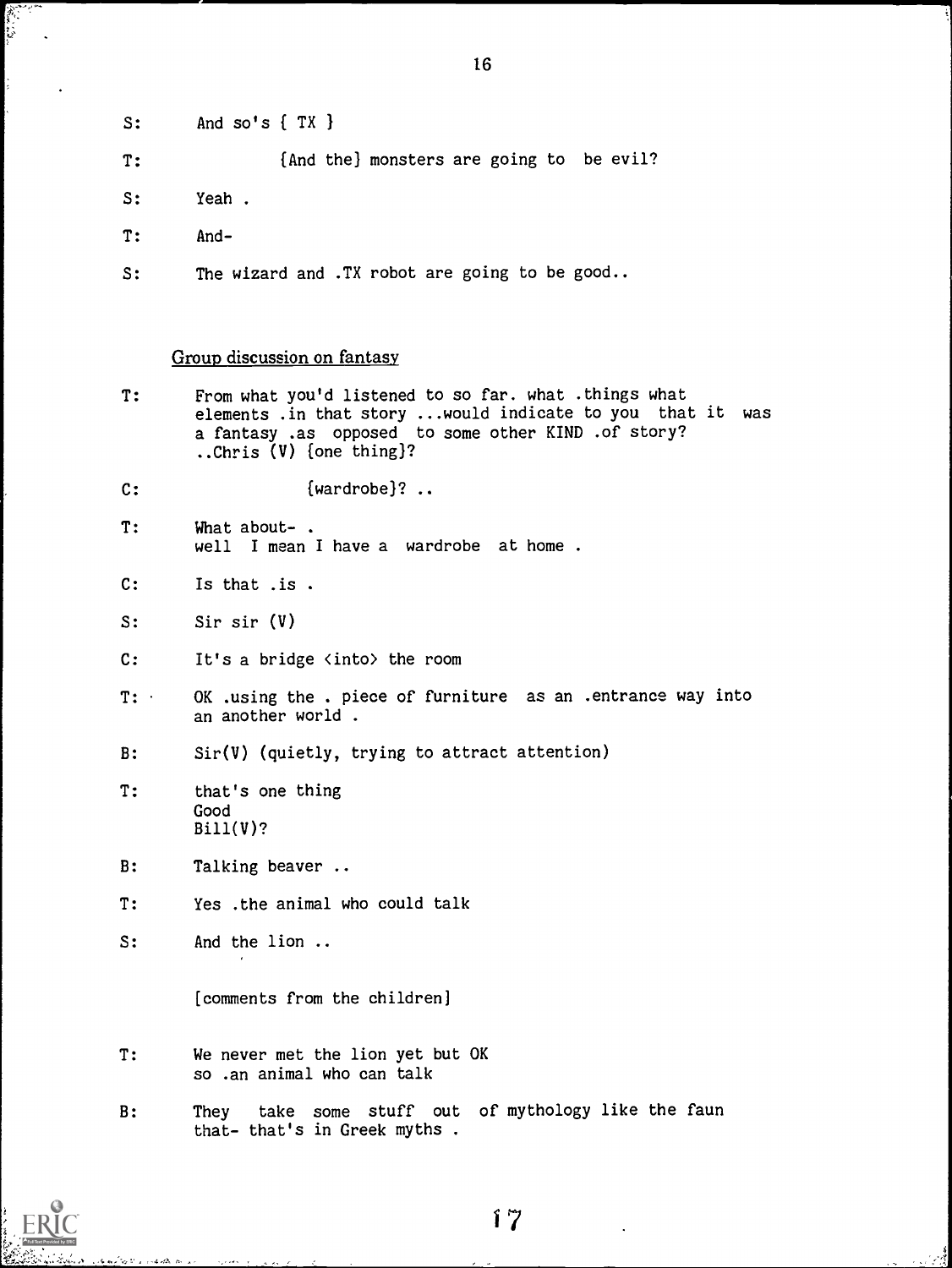- T: Yes . So that was a third element besides having . um .an animal who can talk That's one fantasy element .they got another creature that does not really exist .. a beaver does exist .a faun does not ....
- $S:$  \* \* \* maybe
- T: No .that's- that isFAWNuh Faun . in this particular case is F A U N and it's a mythological creature .As Bill said it .has been used in Greek mythology .. but not really an .the animal not really a complete . complete human. What else.made the story a fantasy?  $\ldots 8$ .. Aubray  $(V)$ ?
- A: A witch with a white face and um. raindeer and always {<it's been>}
- $T:$   $\qquad \qquad$  the very-  $\qquad$

A: snowing on \*

- T: The very presence of the witch would suggest that it was fantasy and .her control over the weather that kind of magical power that's certainly .a good element Bill (V)?
- B: Uh .the world of Narnia? .
- T: In fact that was a complete fantasy world OK that's good also  $\cdot$ .<br>So these things . So these things .that you're listening to. you should be trying to keep them in the back of your minds<br>so when you're doing your own writing, or when you're so when you're doing your own writing . or when reading other fantasy books later on . you can recognize certain elements that OFTEN will reoccur .

With regard to the influence of the research on the children's understanding of the notion of genre: interview questions asked by the researcher stimulated children to reflect on their awareness of the differences and similarities between science fiction and fantasy and to project their newly acquired knowledge onto the identification and definition of additional genres they were interested in exploring. Most of the children expressed interest in mystery, and were able to identify the attributes that set it apart from the genres investigated previously: Mystery deals with "solving problems"; there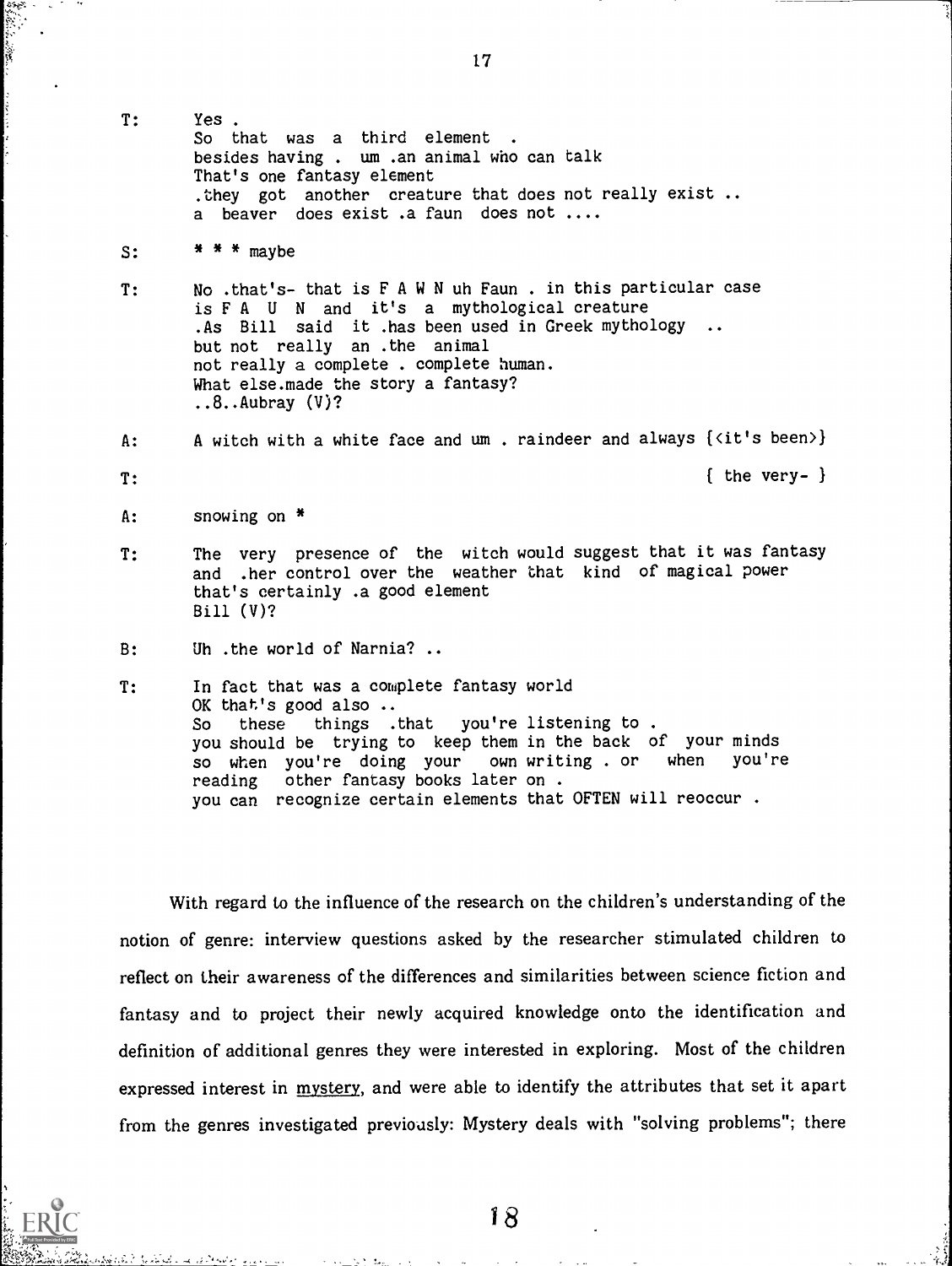are "searches and suspects", and "clues"; "it can happen in real life." The fairy tale was another serious contender, and some of the children were able to elucidate differences between fairy tale and fantasy which had not, to our knowledge, been broached in classroom conversations: Fairy tales originate from "stories people used to tell long ago"; some (airy tales have a "moral"; fairy tales are short and fantasies are "in chapters."

## **Discussion**

The "contaminating" influence of the research notwithstanding, it appears that exposure to different types of literature positively affects children's understandings of the cannon of a specific genre and the concept of genre in general. After exposure to only one genre, science fiction, most children were unable to articulate its defining characteristics. After exposure to both science fiction and fantasy, however, children were able te elucidate and compare attributes of the two genres.

Equally important, the research unfolded in a manner which challenged the researchers' notions of the dimensions of text influencing the interpretive processes of children. The children, our interpretive community, in grappling with the distinctions between two narrative types which proved quite similar in terms of structural components and textual devices, favoured an analysis that was ideationally based, and pointed us to an analysis of genre acquisition focusing on purpose and meaning rather than on structural schema. The direction of the children's conceptual refinements taught us an important lesson: that differences between genres can be perceived by children to represent differences in the use of forms to examine important issues and the human state.

Educators convinced, as we are, of the possible benefits of genre-based approaches to learning, but conscious of time constraints, will need to negotiate between in-depth exploration of one text type and wide exposure to a variety of types to varying degrees along various continua similar and different. Our research suggests that a combination

18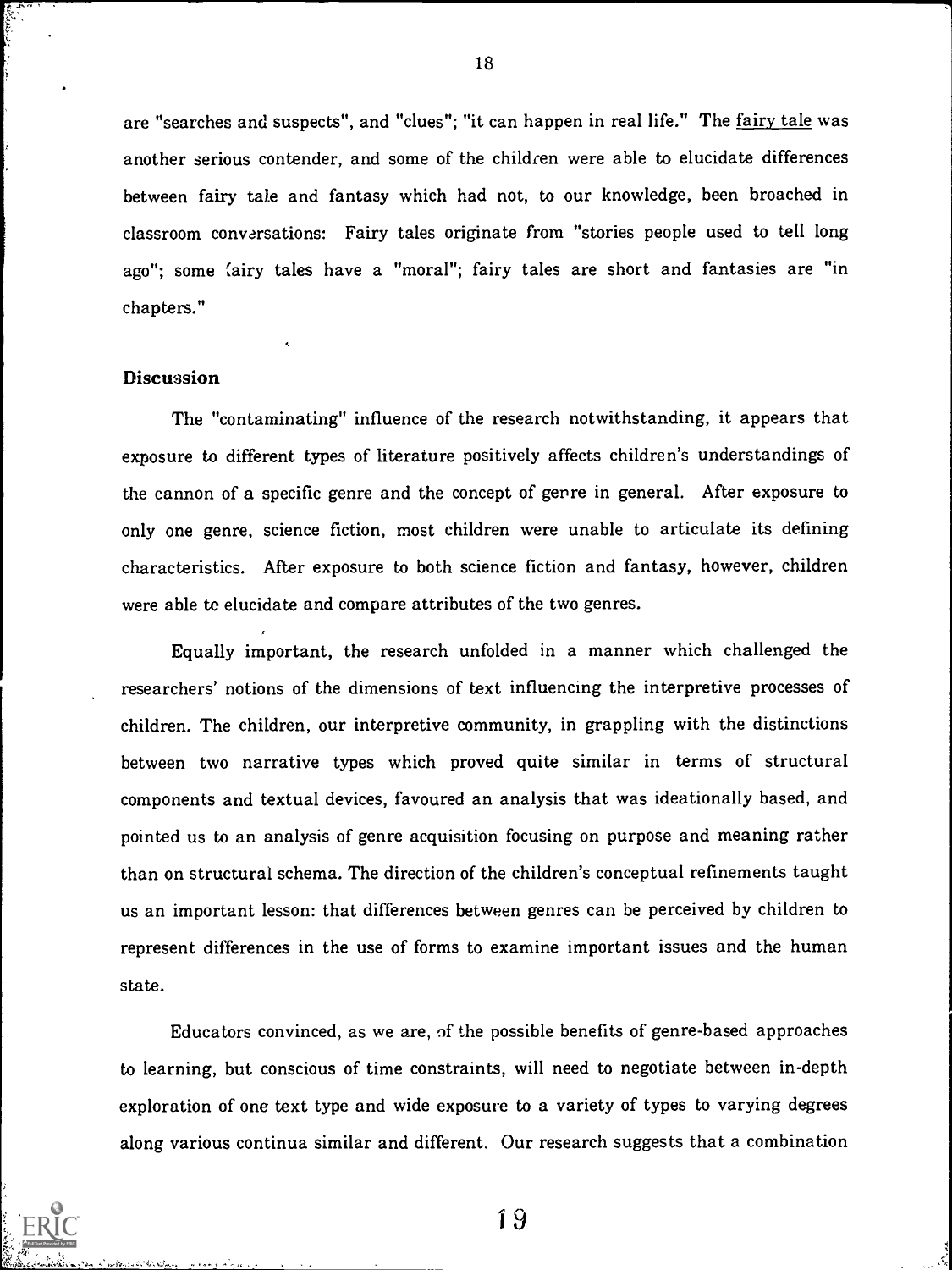of inter- and intra-genre exploration across different media, facilitated by contextsensitive pedagogical strategies, best promotes the extension of children's notions of genre.

19

e<br>Valmen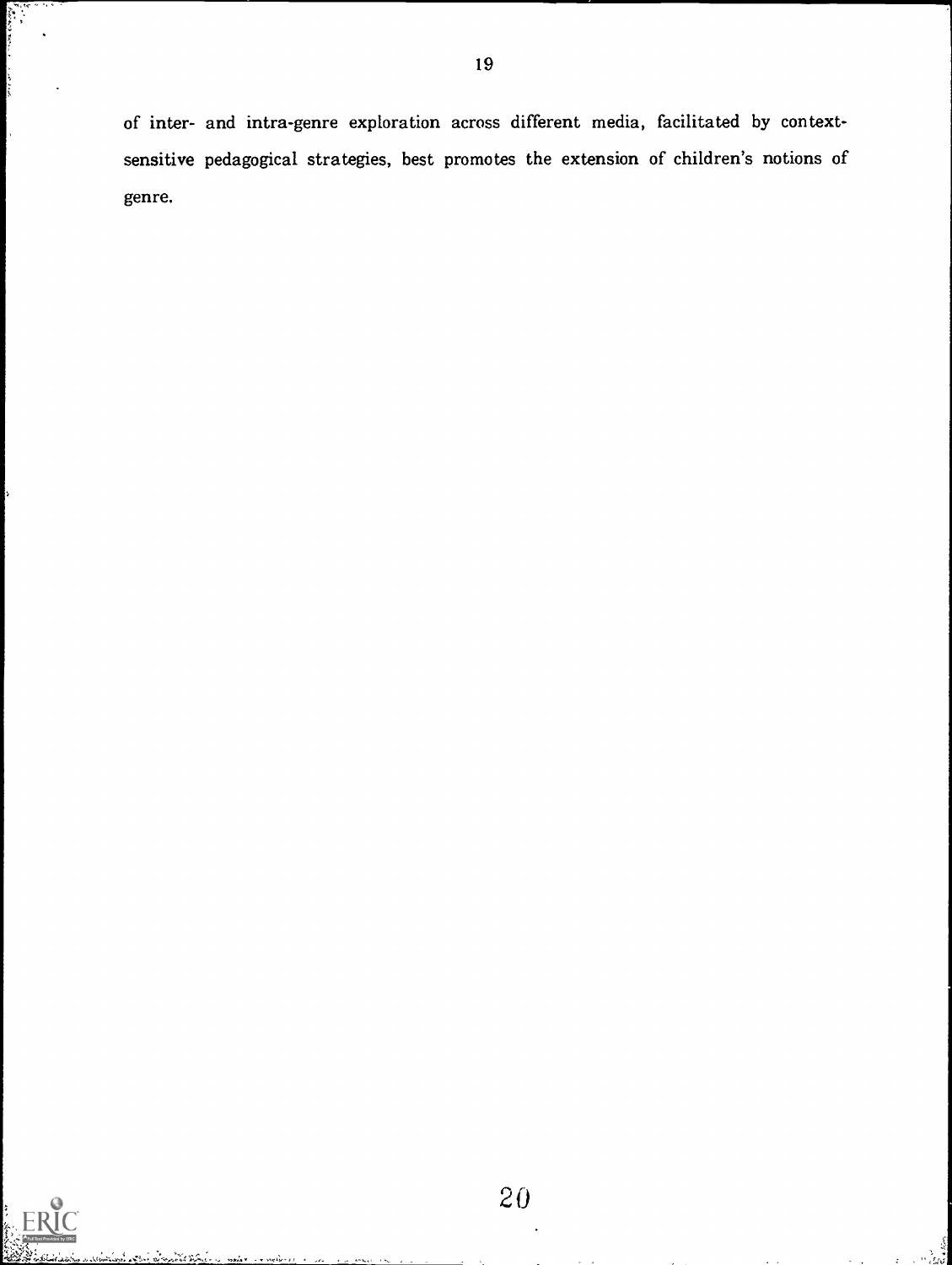Note.

ž,

We would like to express our gratitude to Bruce Singleton, the Grade Five teacher at Frankland Community School in Toronto, and to the children in his class, for inspiring and sharing our research. We are also endebted to the members of the Language and Learning Project, for providing a framework for our research and for their comments and support.

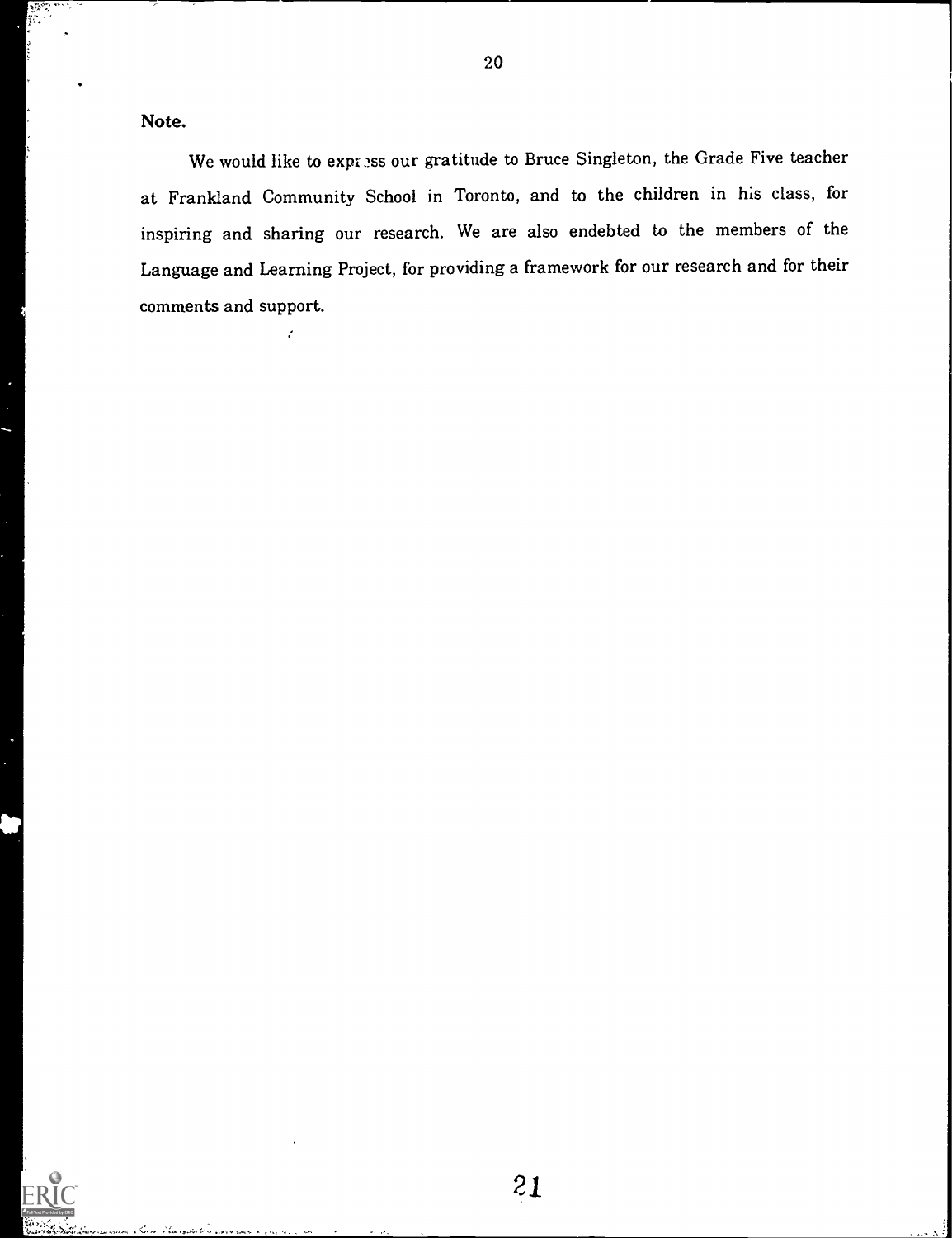#### 3.2EFERENCES.

- Aquino, J. (1976). Science fiction as literature. Washington, D.C.: National Education Association, 9-22.
- Asimov, I. (1981). Asimov on science fiction. Garden City, New York: Doubleday & Company, 18-38.
- Bauman, R. (1977). Linguistics, a thropology and the verbal art: toward a unified perspective, with a special discussion of children's folklore. In M. Saville-Troike (ed.), Linguistics and anthropology, Georgetown University Round Tat e on Languages and Linguistics, 13-36.
- Broten, D., & Birdsall, P. (1978). A Science Fiction Teaching Guide. Victoria B.C.: CANLIT.
- Bruner, J. (1986). Approaching the Literary. In Actual Minds, Possible Words. Cambridge, MA: Harvard University Press, 3-10
- Ferguson, C.A. (1976). The collect as a form of discourse. In W. Samarin (ed.) Language in Religious Practice. Rowley. MA: Newbury House, 101-109.
- Freedman, S.W. (1987). Survey of successful teachers of writing and their students: The United Kingdom and the United States. Technical report, Center for the Study of Writing, University of California, Berkeley, in press.
- Godfrey, M. (1984). Alien Wargames. Richmond Hill, Canada: Scholastic TAB Publications Ltd.
- Heath, S.B. (1986a). Separating "things of the imagination" from life: Learning to read and write. In W. Teale and E. Sulzby (eds.), Emergent Literacy. Norwood, NJ: Ablex Press, 156-172.
- Heath, S.B. (1986b). Taking a cross-cultural look at narratives. Topics in Language Disorders, 7, 1, 84-94.
- Heath, S.B. (1985). The cross-cultural study of language acquisition. Keynote Address. Stanford Forum on Child Language Development.
- Heath, S.B. & Branscombe, A. (1986). The book as narrative prop in language acquisition. In B. Schieffelin and P. Gilmore (eds.), The Acquisition of Literacy: Ethnographic Perspectives. Norwood, NJ: Ablex Press, 16-34.
- Hidi, S. & Hildyard, A. (1983). The comparison of oral and written productions in two discourse types. Discourse Processes, 6, 2, 91-105.
- Hill, D. (1982). The Young Legionary. London: Piccolo Books.
- Hill, D. (1984). The Caves of Klydor. Harmondsworth, Middlesex, England: Penguin.
- Hughes, M. (1984). Devil on my Back. London: Magnet Books.
- Jost, F. (1974). Genre and Forms. In Introduction to Compar e Literature. Indianapolis: Pegasus (Bobbs-Merrill), 129-172.

Kelley, L.P. (1979;. Earth Two. Belmont. California: Pitman Learning, Inc.

Langer, J.A. (1985). Children's sense of genre: A study of performance on parallel reading awl writing tasks. Written Communication, 2, 2, 157-187.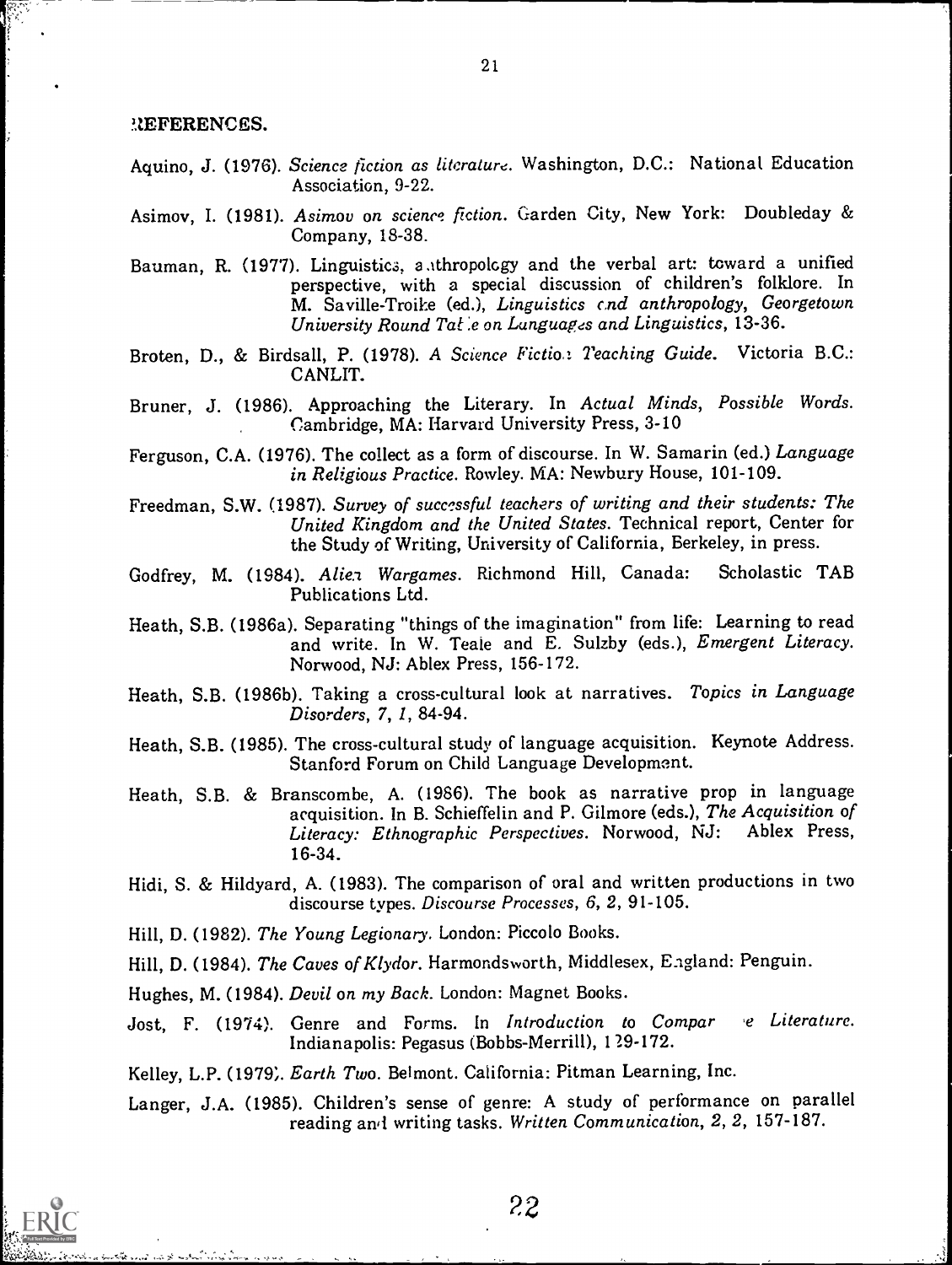- Le Guin, U. (1980). On teaching Science fiction. In J. Williamson (ed.), Teaching Science Fiction: Education for Tomorrow, Philadelphia: Owlswick Press, 21-25.
- Lewis, C.S. The Chronicles of Narnia. New York: Soundbook Recordings, Caedmon Soundbook.
- Mailloux, S. (1982). A typology of conventions. In Interpretive Conventions. Ithaca, NY: Cornell University Press, 126-139.
- Maimon, E.P. (1983). Maps and genres: Exploring connections in the arts and sciences. In W. B. Horner (ed.), Composition and Literature: Bridging the Gap. Chicago: University of Chicago Press, 110-125.
- McKellin, W.H. (1987). Pragmatic Metaphors in Papua New Guinea: Reading between the lines in an oral culture. In P. Leon and P. Perron (eds.) Le Conte *I The Folktale.* Montreal: Centre Educatif et Culturel, in press.

O'Brien, R.C. (1971). Mrs. Frisbee and the Rats of Nimh. An Aladdin Book, Atheneum.

Weisstein, U. (1974). Genre. In Comparative Literature and Literary Theory: Survey and Introduction. Bloomington: Indiana University Press, 99-123.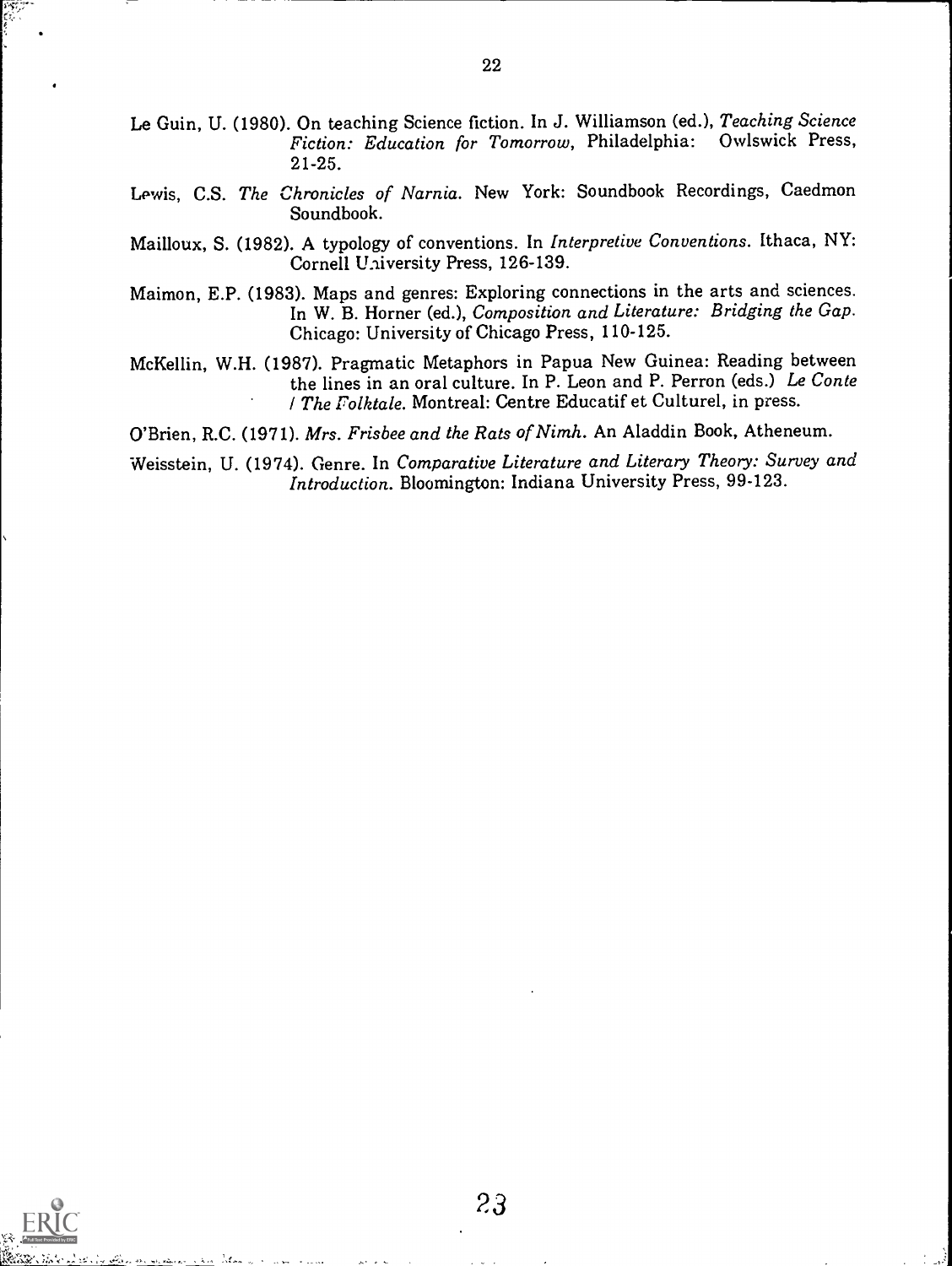## APPENDIX A

## Andrea's story: THE LOST UNICORN

One day Sadie and her brother Sam were walking home from school.

"Hey" said Sadie. "There's a Unicorn."

"I'll bet" said Sam.

"There is look!"

"Holly moly there is!" gasped Sam, "let's go see it."

So they ran up to it. "Hi" said Sadie "what's your name?"

"My name is Brigite. What's yours?"

"My name is Sadie."

"What's his name"? asked Brigite.

"Oh this is my brother Sam."

"Hi" said Sam. "Boy wait till I tell Bob and Andy" he said.

"No don't tell anyone" Brigite said.

"Why?" Sadie asked.

"Because a few seconds ago the man from the zoo was chasing me" Brigite said.

"We've got to go home now but we will meet here tomorrow after school" said Sadie.

"Bye" said Sam. "See you tomorrow."

On the way to school Sadie saw Brigite.

"Hi" Brigite said.

"Hi" Sadie said.

Sadie ran up and said "What brings you around this part of the neighbourhood?"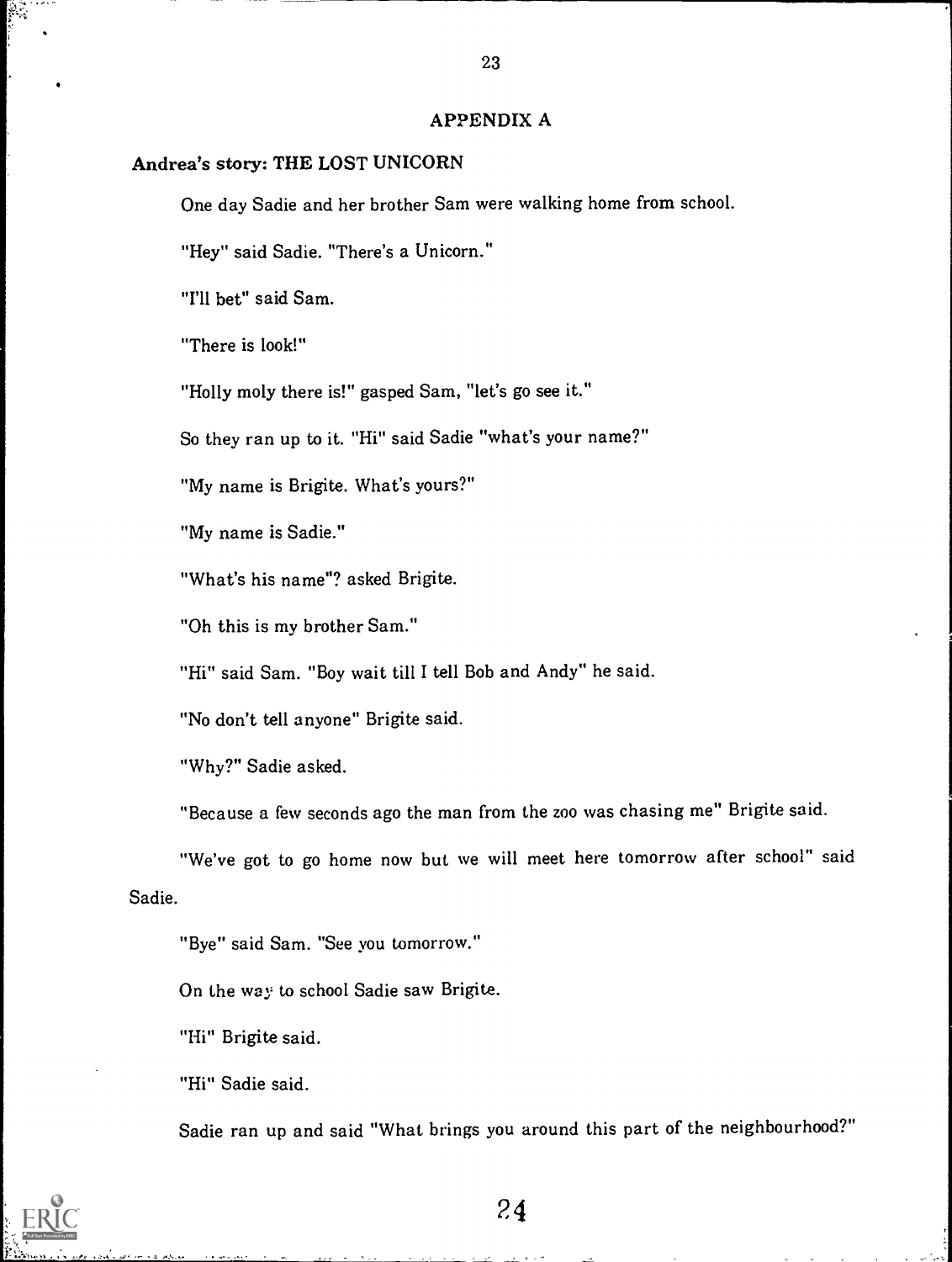24

said Sadie.

"I was looking for you" Brigite replied.

"Why?" said Sadie.

"Well is today Saturday?"

"No Friday" corrected Sam.

"OK so tomorrow I need you just you Sadie to come back to Loveland with me" said Brigite.

"Ya why?" said Sadie.

"Well there is a thousand dollar reward for me."

"Holy moly" said Sam.

"Ya" said Sadie.

"I know" said Brigite. "That's why you have to hide me somewhere till tomorrow where you will take me to Loveland OK?"

"OK" said Sadie. "But where will we hide you?"

"How about at school" said Sam.

"OK" said Sadie "we'll hide you behind the bell where nobody is allowed to go till school is out OK."

"OK" said Brigite. So they walked to school.

"Bye Brigite" said Sam and Sadie "you stay there and be good."

"I will" said Brigite "bye see you after school."

(After school)

"Hi Brigite" said Sadie.

"Hi Sadie quick get on my back" exclaimed Brigite "we"ve got to go to Loveland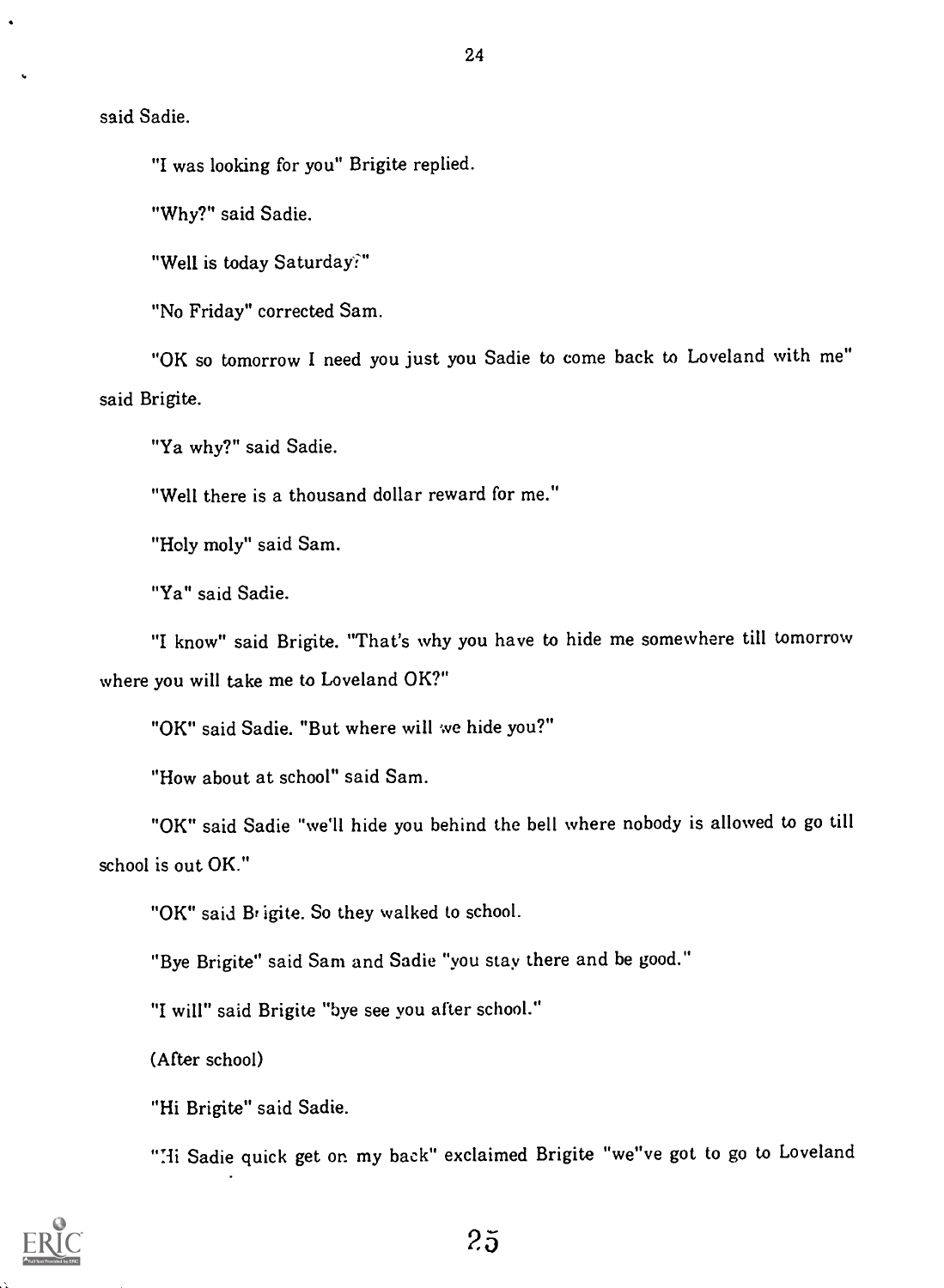now."

"Why?" asked Sadie.

"I'll tell you later" said Brigite. "Hop on we've got to go."

"OK" said Sadie.

"Here we go."

And they took off into the air until they got to Loveland.

"Wow Brigite Loveland is neat, but I've  $\zeta$  t to go home in one hour" said Sadie.

"OK" said Brigite "let's go to my ship were everybody goes in my family when there is a tornado."

"0" said Sadie "let's go."

So they took off then they were there they went in.

"Hi mom I was looking all over the world for you" said Brigite et my friend Sadie."

"Hello" said Sadie.

"Hello" said Brigite's mother.

"Well I've got to go now" said Sadie.

"OK I'll give you a ride" said Brigite.

"We'll see you later" said Sadie

"Ya bye" said Brigite.

"See you in a year or two. Bye."

THE END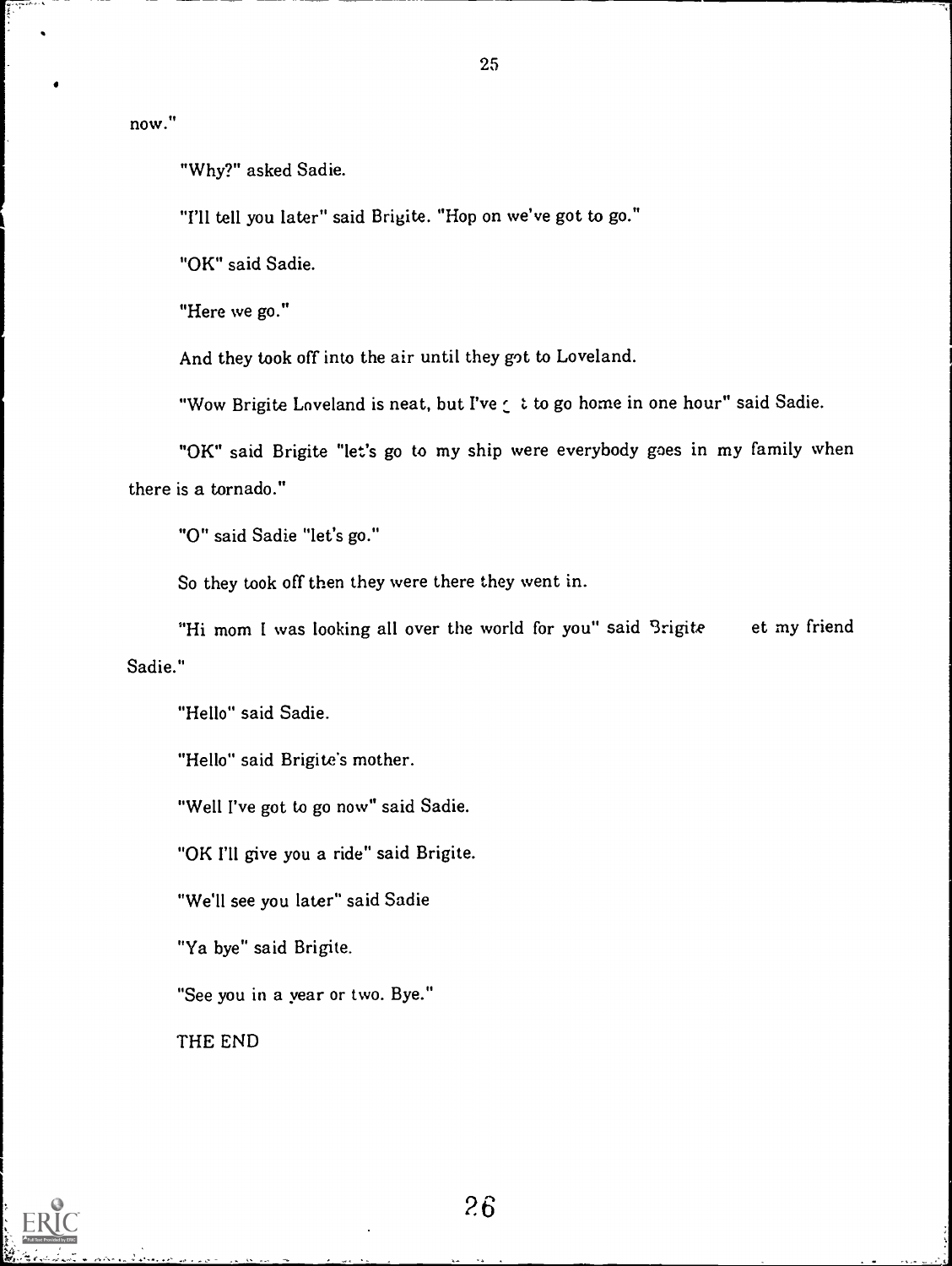#### APPENDIX B

#### Helen's story: TROPICAL ROCKY LAND

じゅうひん かんしゃ しゅくしょうしょく

 $\frac{1}{2}$ 

and control they

where the control is a second control of the control of the control of the control of the control of the control of the control of the control of the control of the control of the control of the control of the control of t

There is this special land behind a waterfall it is called tropical rocky land the reason for that is that half of that land is beautiful, the part that belongs to the fairies. The other part of the land belongs to the troils.

The only things living on the fairies side of the land is queen Beth and her three daughters Jecica Linda and Melissa, and their friensa the animals, there is Penny the Parrot, Amy the Koala and Nansy the Mouse. On the rocky part of the land lives queen Amelia and her three daughters Sou Lou and Evelin. And their pet animals Lou-Lou the Snail, Rocky the Corcupine and Willy the Crocodile.

The thing that separates the land are palm trees and rocks. The fairies and the trolls are enemies. This is how the story begins.

One day Melissa the youngest of the other two sisters wanted to climb over the palm trees and rocks to see how it is where the trolls live. She asked her mother "Mom" Melissa said "can I climb up on the palm tree and see how it is over on the other side?"

"No" said queen Beth "you might get hurt".

"Okay I won't" said Melissa.

But she decided to go anyway. She said to Penny the Parrot "Can you take me to the closest palm tree on the side?" "No" said Penny "your mother said you were not allowed". So Melissa went to find Amy the Koala. When she found Amy. Melissa asked her the same question. Amy said "No". So then Melissa told Nansy the mouse to take her on the palm tree because she lest her doll.

Nansy believed that, so Nansy took her up. "Don't you want me to get you down?" said Nansy after a while. "No" said Melissa "I will call you when I want. I will call you." "Okay" said Nansy, so she left. Melissa bent over to see the trolls' part of the land and she fell in trolls territory.

27